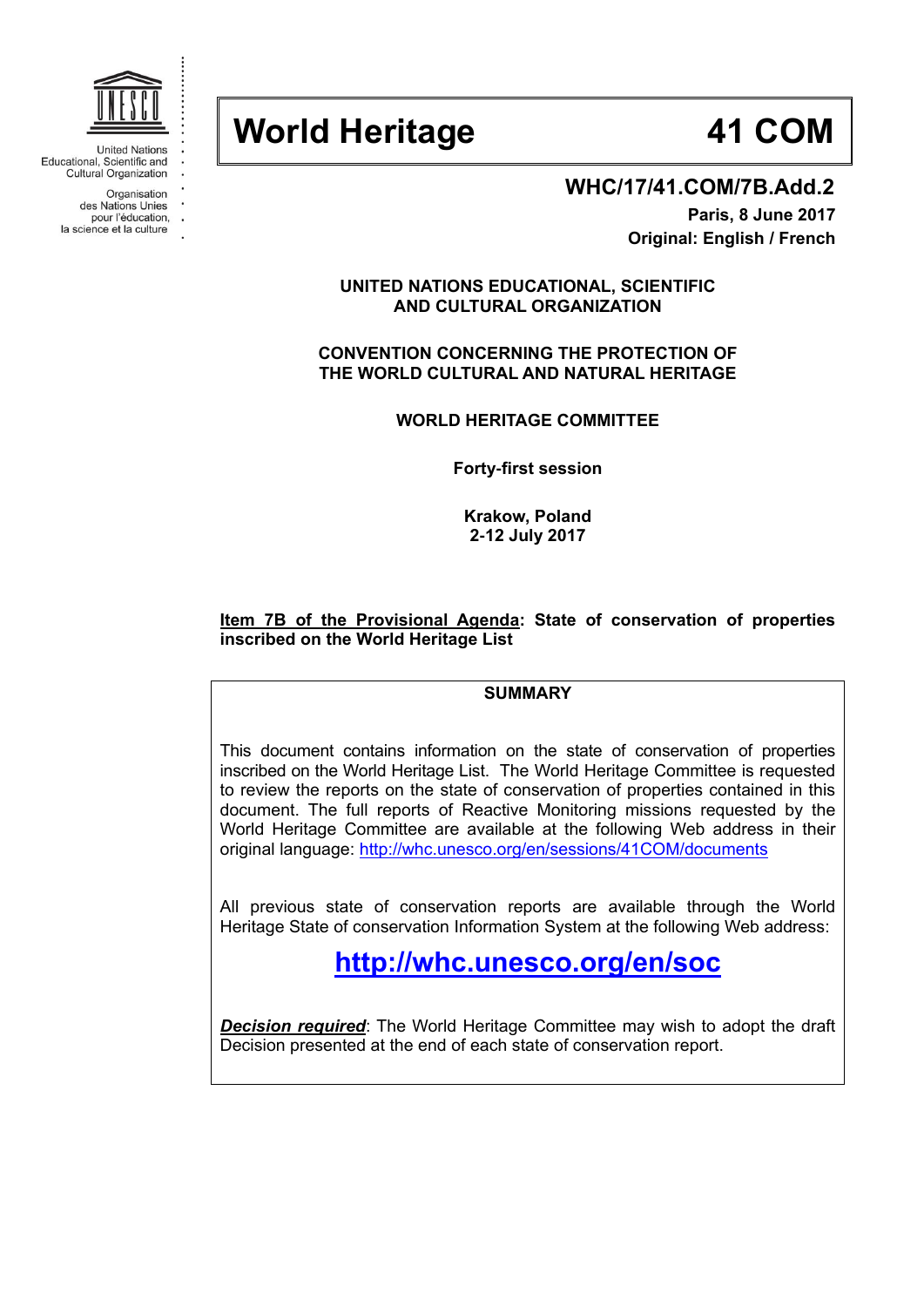# **Table of content**

| 15. Islands and Protected Areas of the Gulf of California (Mexico) (N 1182ter)  3         |  |
|-------------------------------------------------------------------------------------------|--|
|                                                                                           |  |
|                                                                                           |  |
|                                                                                           |  |
|                                                                                           |  |
|                                                                                           |  |
| 55. Palace of Westminster and Westminster Abbey including Saint Margaret's Church (United |  |
|                                                                                           |  |
|                                                                                           |  |
|                                                                                           |  |
| 75. Qal'at al-Bahrain – Ancient Harbour and Capital of Dilmun (Bahrain) (C 1192ter) 19    |  |
|                                                                                           |  |
|                                                                                           |  |
|                                                                                           |  |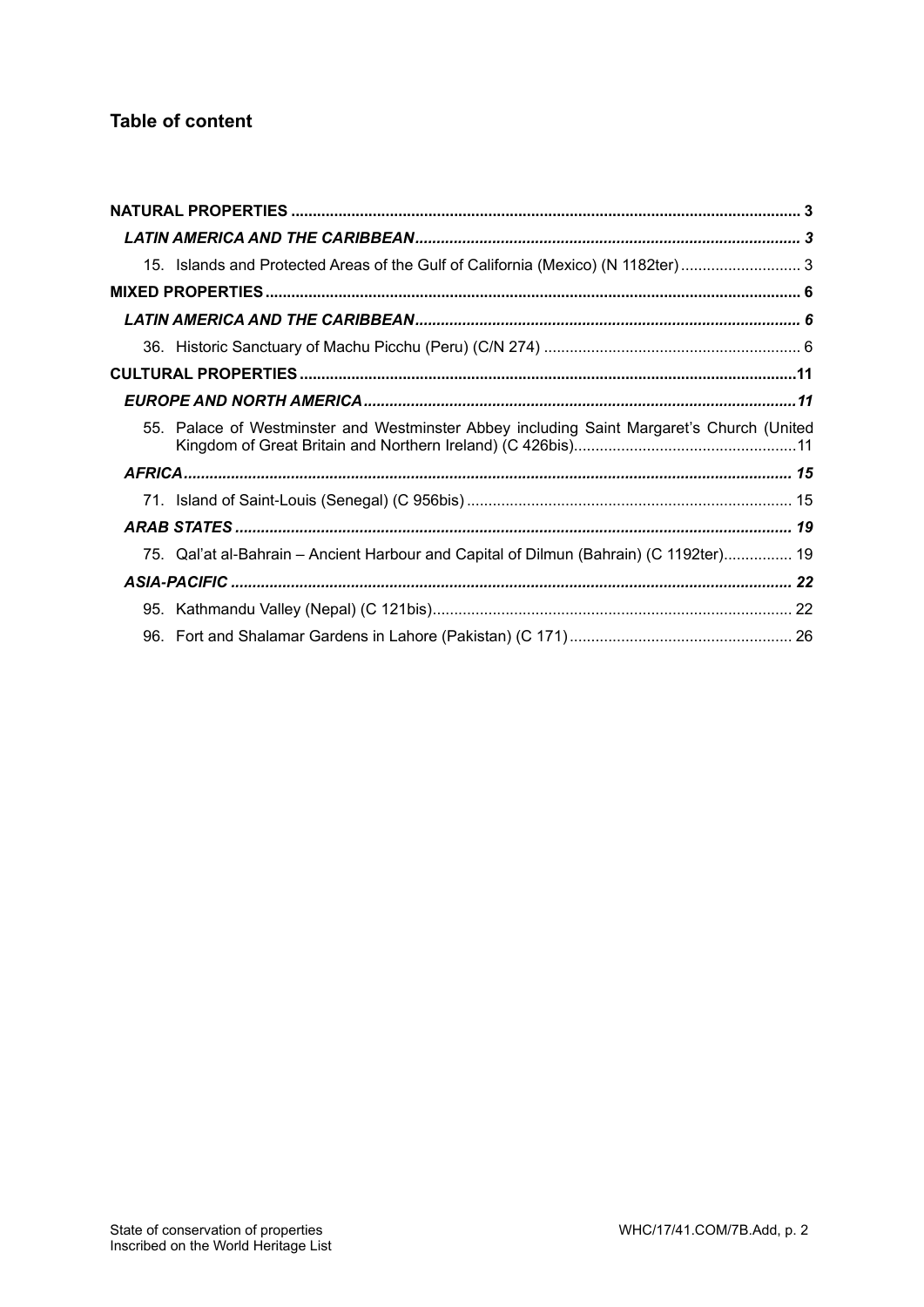# **REPORTS ON THE STATE OF CONSERVATION OF PROPERTIES INSCRIBED ON THE WORLD HERITAGE LIST**

# <span id="page-2-0"></span>**NATURAL PROPERTIES**

# <span id="page-2-1"></span>**LATIN AMERICA AND THE CARIBBEAN**

# <span id="page-2-2"></span>**15. Islands and Protected Areas of the Gulf of California (Mexico) (N 1182ter)**

#### *Year of inscription on the World Heritage List* 2005

*Criteria* (vii)(ix)(x)

*Year(s) of inscription on the List of World Heritage in Danger* N/A

*Previous Committee Decisions* see page [http://whc.unesco.org/en/list/1182/documents/](http://whc.unesco.org/en/list/1182/documents)

*International Assistance* 

Requests approved: 0 Total amount approved: USD 0 For details, see page [http://whc.unesco.org/en/list/1182/assistance/](http://whc.unesco.org/en/list/1182/assistance)

*UNESCO Extra-budgetary Funds*  N/A

*Previous monitoring missions*  April 2017: joint World Heritage Centre/IUCN Reactive Monitoring mission

#### *Factors affecting the property identified in previous reports*

- Serious concerns about the imminent extinction of an endemic porpoise species (vaquita) and over the conservation status of a marine fish (totoaba)
- Illegal fishing

*Illustrative material* see page<http://whc.unesco.org/en/list/1182/>

#### *Current conservation issues*

On 1 March 2017, the State Party submitted a report on the state of conservation of the property. A joint World Heritage Centre/IUCN Reactive Monitoring mission visited the property from 9 to 15 April 2017. Both reports are available at [http://whc.unesco.org/en/list/1182/documents/.](http://whc.unesco.org/en/list/1182/documents/) Furthermore, on 23 May 2017, additional information was provided by the State Party regarding scientific literature and reports on national programmes conducted from 2007 to 2016 at the property.

The State Party provides a comprehensive overview of various conservation and research programmes in different components of the property. With regards to the situation with the vaquita and totoaba, the State Party reports the following:

- The 2015 International Vaquita Marine Expedition estimated the population of the vaquita at about 59 individuals;
- On 15 April 2015 the 2015-2017 Integral Strategy to Protect Vaquita was launched, which temporarily suspended all commercial fishing using gillnets and/or longline by small or artisanal vessels operating in the Northern Gulf of California for a period of two years and established economic compensation programmes for affected fishermen. The enforcement of the suspension is a coordinated effort of the Office of Federal Attorney for Environment of the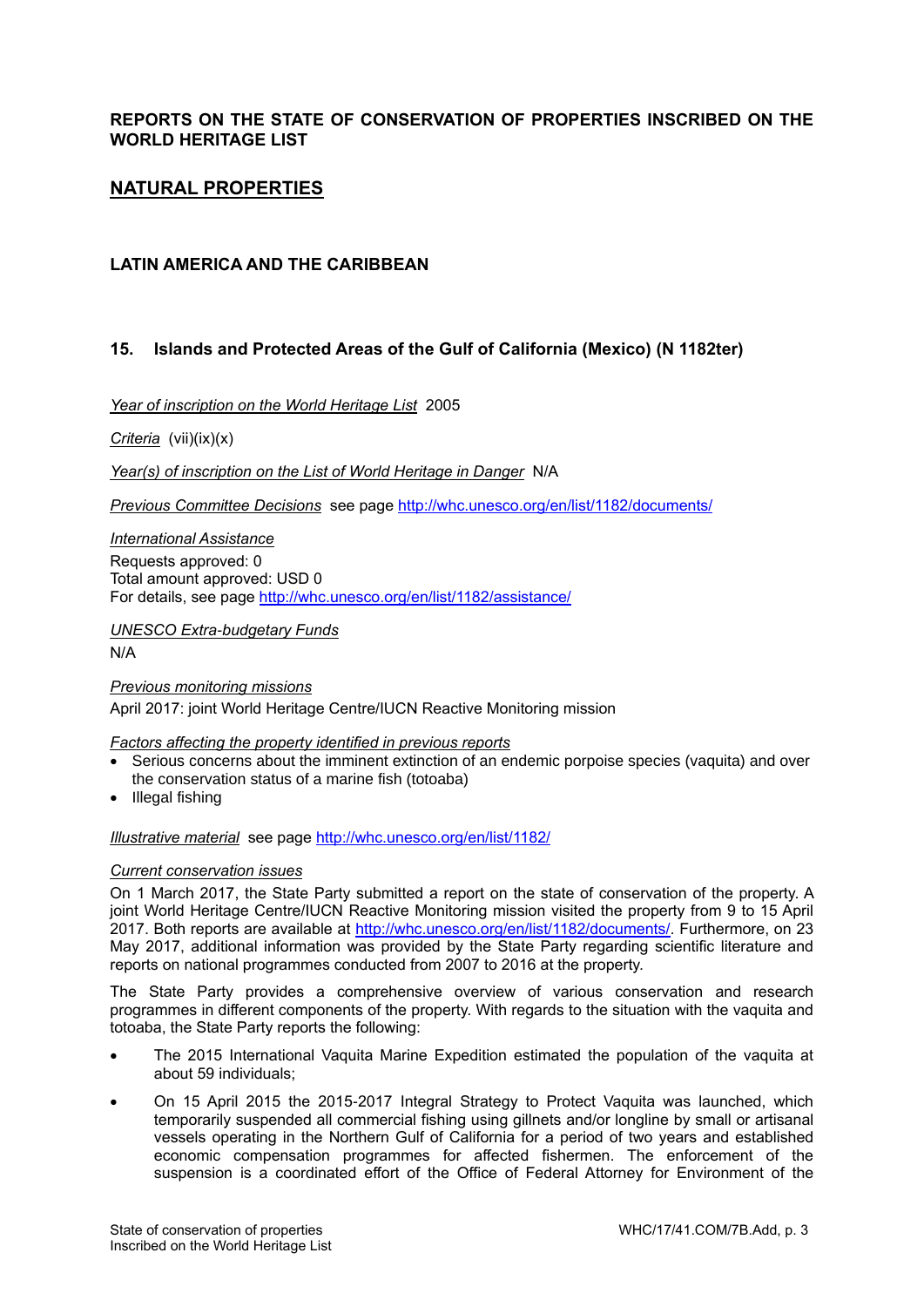Ministry of Environment and Natural Resources, National Commission of Aquaculture and Fisheries, and the Mexican Navy;

- The Strategy also launched an inter-institutional programme for removal of derelict fishing gear in the Norther Gulf of California. Research on alternative fishing gear has commenced; however, one of the initially developed alternative lightweight trawls was considered commercially unviable and therefore development of alternative solutions has continued;
- Enforcement efforts have been increased, including through the use of an unmanned aircraft system with the assistance of the Navy which enabled an increase of surveillance efforts.

During its visit, the mission received confirmation that the temporary ban on gillnet use has been extended until 31 May 2017.

#### *Analysis and Conclusions of the World Heritage Centre and IUCN*

The measures undertaken by the State Party to prevent the extinction of the critically endangered vaquita should be noted with appreciation, including the highest commitment of the various institutions, particularly the National Commission of Natural Protected Areas (CONANP), to the conservation of the property. The unprecedented cooperation between different institutions, including the Mexican Navy, aimed at coordination of efforts in combatting illegal fishing should be welcomed. However, despite the commendable efforts undertaken by the State Party, the extinction of the vaquita is imminent. On the one hand, it needs to be underlined that combatting illegal trafficking of totoaba swim bladder requires international cooperation between all countries of the source-transit-destination chain, including efforts to reduce the demand in China for this illegally traded product. Therefore, it is recommended that the Committee reiterate its call to the States Parties, which are transit and destination countries for this illegal trade, to continue and increase their cooperation with the State Party of Mexico in addressing the issue of illegal trade in totoaba swim bladders, in particular through the implementation of the recommendations made by the Convention on International Trade of Endangered Species of Wild Fauna and Flora (CITES). On the other hand, a number of additional measures need to be urgently undertaken by the State Party, including establishment of a permanent ban on the use, sale, manufacture and possession of gillnets within the Vaquita Refuge and the current Gillnet and Longline Suspension Zone where a temporary ban has been extended until 31 May 2017 and development of alternative gear for legal fisheries which would not cause bycatch of vaquita, other marine mammal species, sharks or turtles. While efforts to combat illegal fishing have been unprecedented in their scale and institutional involvement and cooperation, it should be noted that the mission concluded that illegal fishing is an ongoing problem. Therefore, the effectiveness of the ban can only be guaranteed if its enforcement continues and is strengthened further, including by strict application of penalties and prosecutions in cases where illegal activities have been confirmed.

The mission considers that the property remains in an overall good state of conservation; however, it concluded that the risk of imminent extinction of the vaquita, which is specifically recognized as part of the property's Outstanding Universal Value (OUV) and endemic to the Gulf of California, and whose numbers declined from approximately 300 at the time of the inscription of the property to 59 in 2015, and further to an estimation of 30 individuals in 2016 made by the *Comité Internacional para la Recuperación de la Vaquita* (CIRVA), represents a clear ascertained danger to the OUV of the property in line with Paragraph 180 c) i) of the *Operational Guidelines*. The mission further concluded that entanglement in gillnets is the main cause of vaquita mortality and that the illegal trade in totoaba swim bladder is the central driver of the problem. Furthermore, although exact estimates of the population of the totoaba are not available, there is concern that the increased pressure from targeted fishing of this species is not sustainable. Therefore it is recommended that the Committee inscribe the property on the List of World Heritage in Danger and request the State Party to develop, in consultation with the World Heritage Centre and IUCN, a set of corrective measures and a proposal for the Desired state of conservation for the removal of the property from the List of World Heritage in Danger (DSOCR) focused on the measures needed to address the issue of illegal fishing and to enable shifting of legal fisheries to be regulated and sustainable and based on the use of fishing gear that does not cause bycatch of marine mammals, sharks and turtles in order to ensure the long-term protection of the OUV of the property.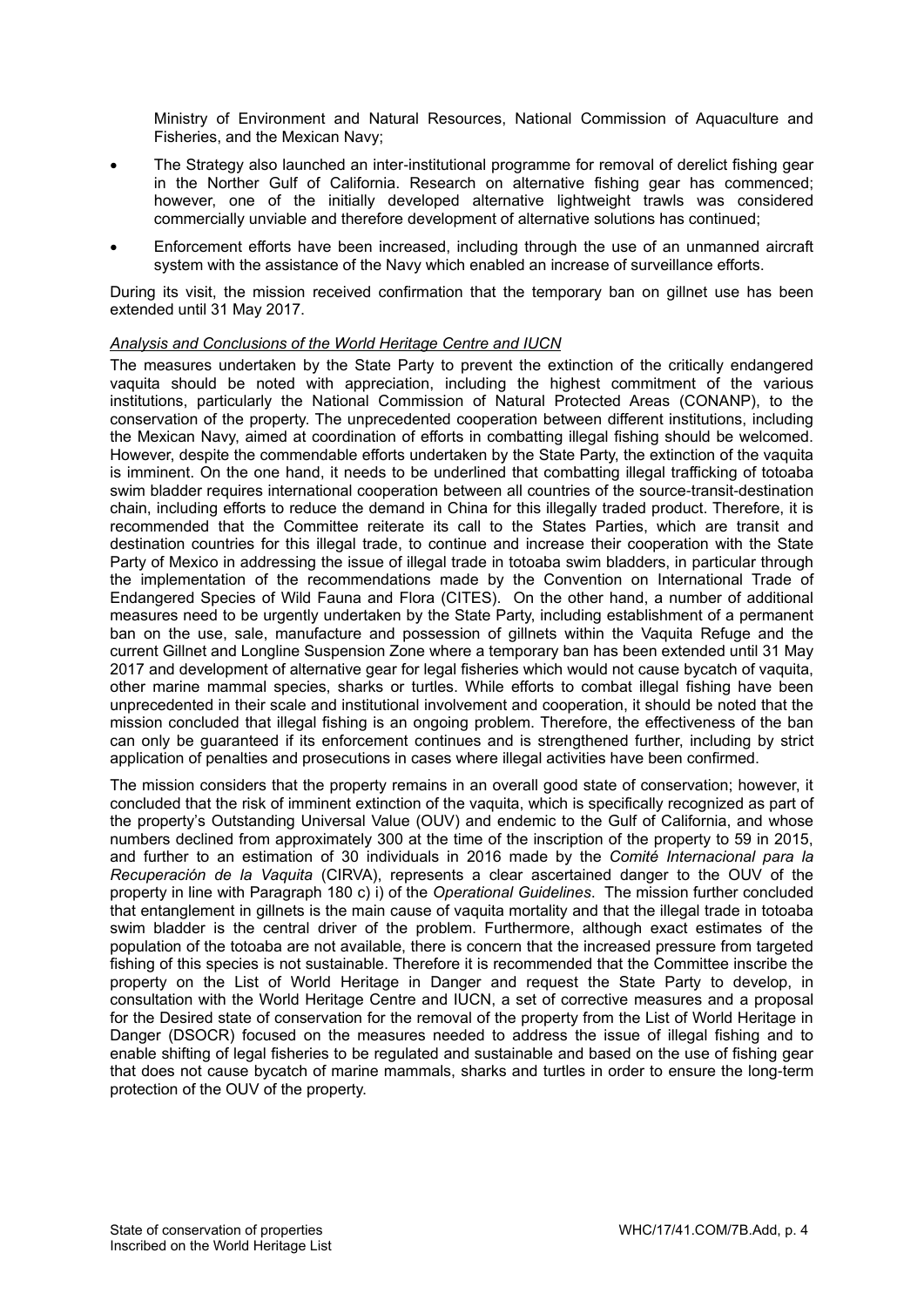# *Draft Decision: 41 COM 7B.15*

*The World Heritage Committee,* 

- *1. Having examined Document WHC/17/41.COM/7B.Add.2,*
- *2. Recalling Decision 40 COM 7B.75, adopted at its 40th session (Istanbul/UNESCO, 2016),*
- *3. Notes with appreciation the State Party's ongoing commitment and efforts aimed at the preservation of the critically endangered vaquita and totoaba, particularly through the establishment of an unprecedented level of cooperation between different national authorities, including the Mexican Navy;*
- *4. Notes with utmost concern the conclusions of the 2017 joint World Heritage Centre/IUCN Reactive Monitoring mission that the decline of the critically endangered vaquita has continued to an estimated 30 individuals and that the main cause of its mortality is entanglement in illegal gillnets;*
- *5. While noting the confirmation of the mission that other attributes of the property's Outstanding Universal Value (OUV) remain in good condition, considers that the risk of imminent extinction of the vaquita, specifically recognized as part of the property's OUV and endemic to the Gulf of California, represents an ascertained danger to the OUV of the property in line with Paragraph 180 c) i) of the* Operational Guidelines*;*

# *6. Decides to inscribe the Islands and Protected Areas of the Gulf of California (Mexico) on the List of World Heritage in Danger;*

- *7. Urges the State Party to implement all recommendations of the mission, particularly the establishment of a permanent ban on gillnets use, sale, manufacture and possession at sea and on land within the Vaquita Refuge and the current Gillnet and Longline Suspension Zone and in the adjacent land areas and development of alternative gear*  for legal fisheries which would not cause bycatch of vaguita and other marine mammal *species, sharks and turtles;*
- *8. Reiterate its calls to the States Parties, which are transit and destination countries for illegal trade in totoaba swim bladder, to support the State Party of Mexico to halt this illegal trade, in particular through the implementation of the Convention on International Trade of Endangered Species of Wild Fauna and Flora (CITES);*
- *9. Requests the State Party to develop, in consultation with the World Heritage Centre*  and IUCN, a set of corrective measures and a proposal for the Desired state of *conservation for the removal of the property from the List of World Heritage in Danger (DSOCR), for examination by the Committee at its 42nd session in 2018;*
- *10. Also requests the State Party to submit to the World Heritage Centre, by 1 February 2018, an updated report on the state of conservation of the property and the implementation of the above, for examination by the World Heritage Committee at its 42nd session in 2018.*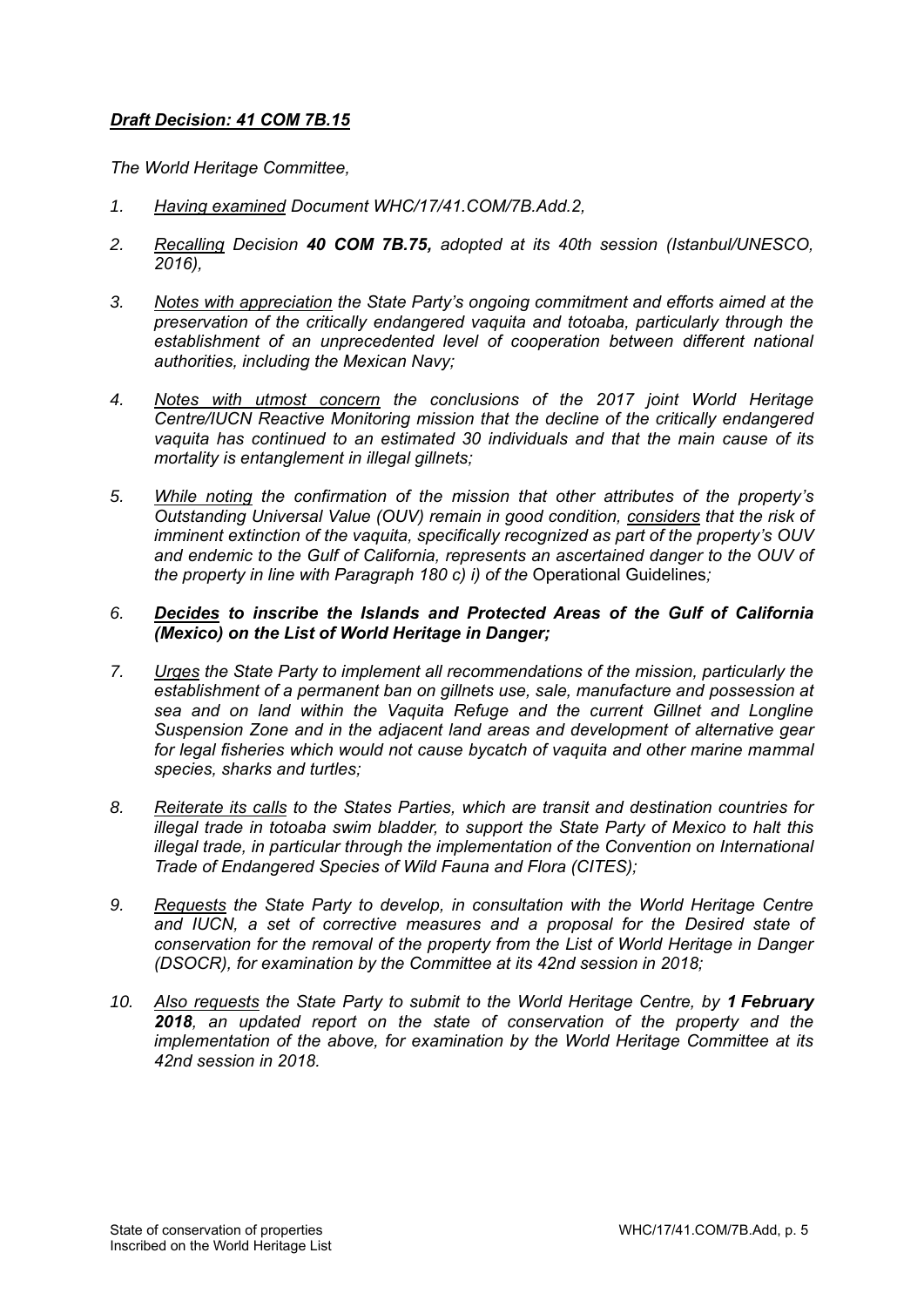# <span id="page-5-0"></span>**MIXED PROPERTIES**

# <span id="page-5-1"></span>**LATIN AMERICA AND THE CARIBBEAN**

# <span id="page-5-2"></span>**36. Historic Sanctuary of Machu Picchu (Peru) (C/N 274)**

*Year of inscription on the World Heritage List* 1983

*Criteria* (i)(iii)(vii)(ix)

*Year(s) of inscription on the List of World Heritage in Danger* N/A

*Previous Committee Decisions* see page [http://whc.unesco.org/en/list/274/documents/](http://whc.unesco.org/en/list/274/documents)

#### *International Assistance*

Requests approved: 11 (from 1986-2001) Total amount approved: USD 166,625 For details, see page [http://whc.unesco.org/en/list/274/assistance/](http://whc.unesco.org/en/list/274/assistance)

#### *UNESCO Extra-budgetary Funds*

Total amount granted: USD 15,000 Extra-Budgetary Spanish FIT support for the social participation workshop requested by the World Heritage Committee (Decision **30 COM 7B.35**).

#### *Previous monitoring missions*

1989, 1990, 1991, 2003 and 2005: technical missions; October 1997: Joint IUCN/ICOMOS technical mission; October 1999: World Heritage Centre, IUCN/ICOMOS joint technical mission; June 2002 and April 2007: Joint World Heritage Centre/IUCN/ICOMOS Reactive Monitoring missions; January 2009: Joint World Heritage Centre/IUCN/ICOMOS Reinforced Monitoring mission; February 2010: World Heritage Centre technical emergency mission; May 2012: Joint World Heritage Centre/ICOMOS/IUCN Advisory mission; January 2016: Joint World Heritage Centre/IUCN/ICOMOS/ICCROM Advisory mission; February 2017: Joint World Heritage Centre/IUCN/ICOMOS/ICCROM Reactive Monitoring mission.

*Factors affecting the property identified in previous reports* 

- Delays in reviewing the Master Plan and developing detailed yearly operational plans, and inadequate budgetary support for effective implementation
- No evaluation of transport options, related geological studies, or the impact of bus traffic on increasing the risk of landslides (issue resolved)
- Lack of impact studies related to the carrying capacity of the Citadel and Inca Trail (issue resolved)
- Delays in the development and implementation of a Public Use Plan (issue resolved)
- Delays in implementing urban planning and control measures for Machu Picchu Village, the main point of entry to the property, which has impacted on the visual values of the property (issue resolved)
- Lack of effective management of the property
- Lack of risk management plans related to natural disasters
- Inadequate governance arrangements including lack of adequate coordination of activities between different institutions and stakeholders involved in the management of the property (issue resolved)
- Uncontrolled visitor access to the western part of the Sanctuary

*Illustrative material* see page<http://whc.unesco.org/en/list/274/>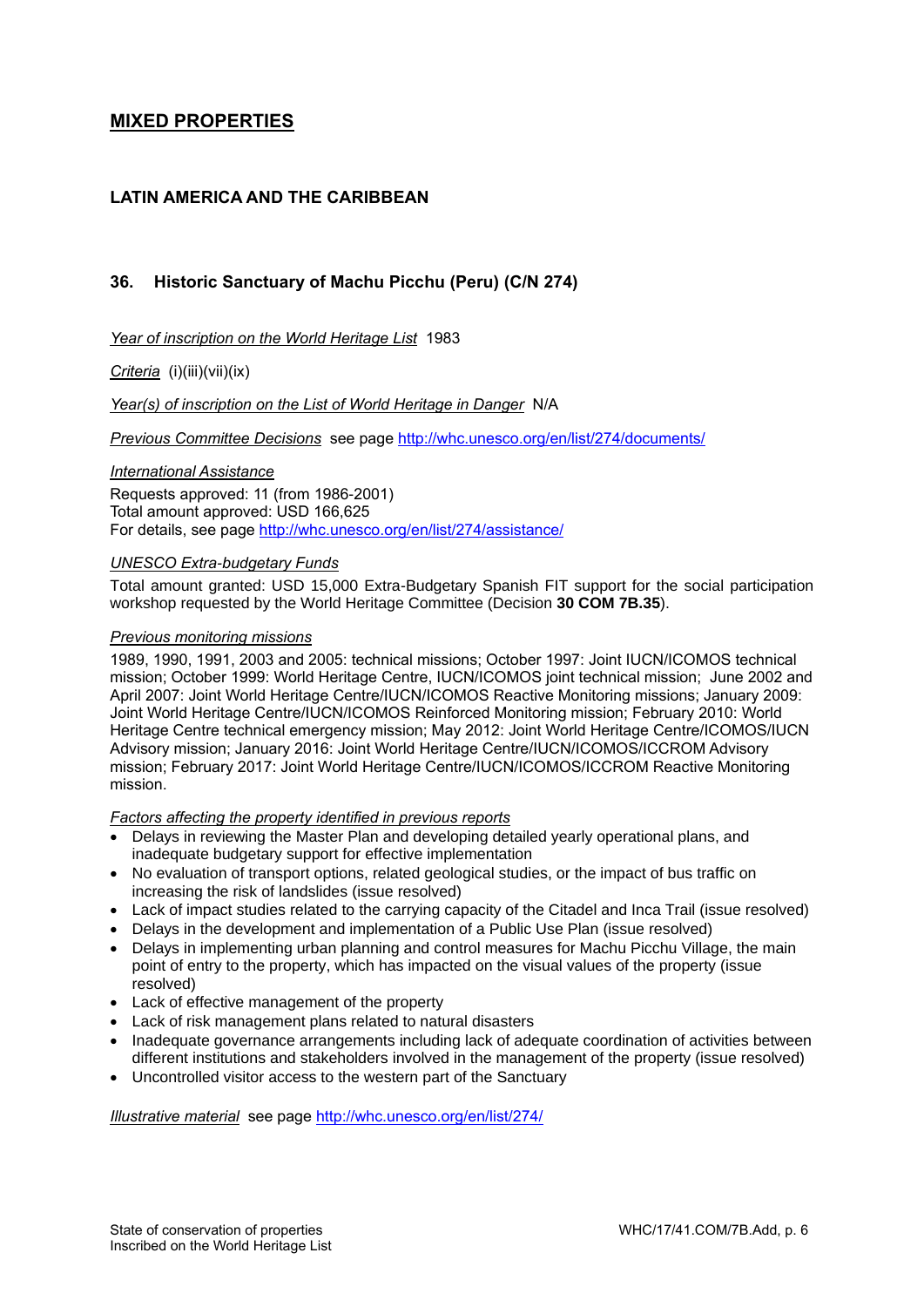#### *Current conservation issues*

A joint World Heritage Centre/IUCN/ICOMOS/ICCROM Advisory mission visited the property in January 2016. In February 2016, the State Party submitted a progress report, and in December 2016, an updated report on the state of conservation of the property. Subsequently a joint World Heritage Centre/IUCN/ ICOMOS/ICCROM Reactive Monitoring mission visited the property in February 2017. Both mission reports and summaries of both State Party reports are available at [http://whc.unesco.org/en/list/274/documents/.](http://whc.unesco.org/en/list/274/documents/) Finally, additional information regarding a road project in Machu Picchu Village (*Alameda Siete Maravillas*) was submitted in February 2017, and further, in April 2017, information, regarding the proposal for the creation of a Biosphere Reserve and progress in the implementation of the Master Plan.

The State Party reports the following:

- The Master Plan of the Historic Sanctuary of Machu Picchu was updated and approved in 2015. The management unit (UGM, Unidad de Gestión del Santuario Histórico de Machu Picchu*)* was reinforced with the establishment of a Technical Committee and an Action Committee involving relevant local and national authorities. Its new regulation is still pending for approval. In December 2016, the Technical Committee approved the following documents for the property:
	- A Legal Harmonization Study,
	- $\checkmark$  The Comprehensive Strategy for Amazonian (Western) Access, which aims to control and guide the development of this access in order to reach the same level of services as the Andean (principal) access,
	- A management effectiveness assessment, which includes an evaluation of the governance of current management, a proposal for a new sustainable tourism management model, and the evaluation of the implementation of the Master Plan (Plan Maestro),
	- The Public Use Plan (PUP), following which two Ministerial resolutions were adopted in February 2017, regarding Tourism Visitation and Use in the Archaeological Site (Llaqta), and Tourism Use of the Inca Trail (red de caminos incas). These regulations cover themes related to access, circuits, period and time for visiting, guiding services, reservations, waste separation, expected conduct, etc. and include a clear section on obligations, prohibitions and sanctions to contraventions;
- The Carrying Capacity and Limit of Acceptable Change Study of the Historic Sanctuary of Machu Picchu, approved in January 2016 by the Decentralized Bureau of Culture-Cusco of the Ministry of Culture (DDC), highlights that, currently, the carrying capacity of the property is exceeded on a daily basis due to the formation of congestion in certain areas of the Llaqta. Alternative scenarios were developed and a theoretical maximum number of 6,000 visitors per day was suggested, which would need to be supported by improving de management of tourism flow and closing some congestion points to the public, and would need to be the subject of a rigorous monitoring to establish the actual maximum figure. The two other studies undertaken by DDC and the National Service of Protected Natural Areas (SERNANP) suggested that the carrying capacities for the Inca Trail and the Hiram Bingham road are respectively 500 visitors and 24 buses per day. It is recognized that the current number of buses should be maintained and that a hydrological study should be conducted in order to minimize the erosion of the surface of the Hiram Bingham road and prevent landslides;
- The Municipality of the District of Machu Picchu and the Municipality of the Province of Urubamba approved in 2015 and 2016, respectively, the Urban Planning Scheme of Machu Picchu District , which regulates urban development and land use, and limits the expansion of the village perimeter;
- A Risk Prevention Plan was approved by the Municipality of the District of Machu Picchu in 2015, and measures haven been taken to improve the physical conditions of the environment such as removing stones that blocked the rivers' flow, protecting footpaths from landslides, and performing disaster simulations with the villagers.

#### *Analysis and Conclusions of the World Heritage Centre and the Advisory Bodies*

The measures taken by the State Party to implement the recommendations of the 2016 Advisory mission and previous Committee's decisions **37 COM 7B.35** and **39 COM 7B.36** should be welcomed,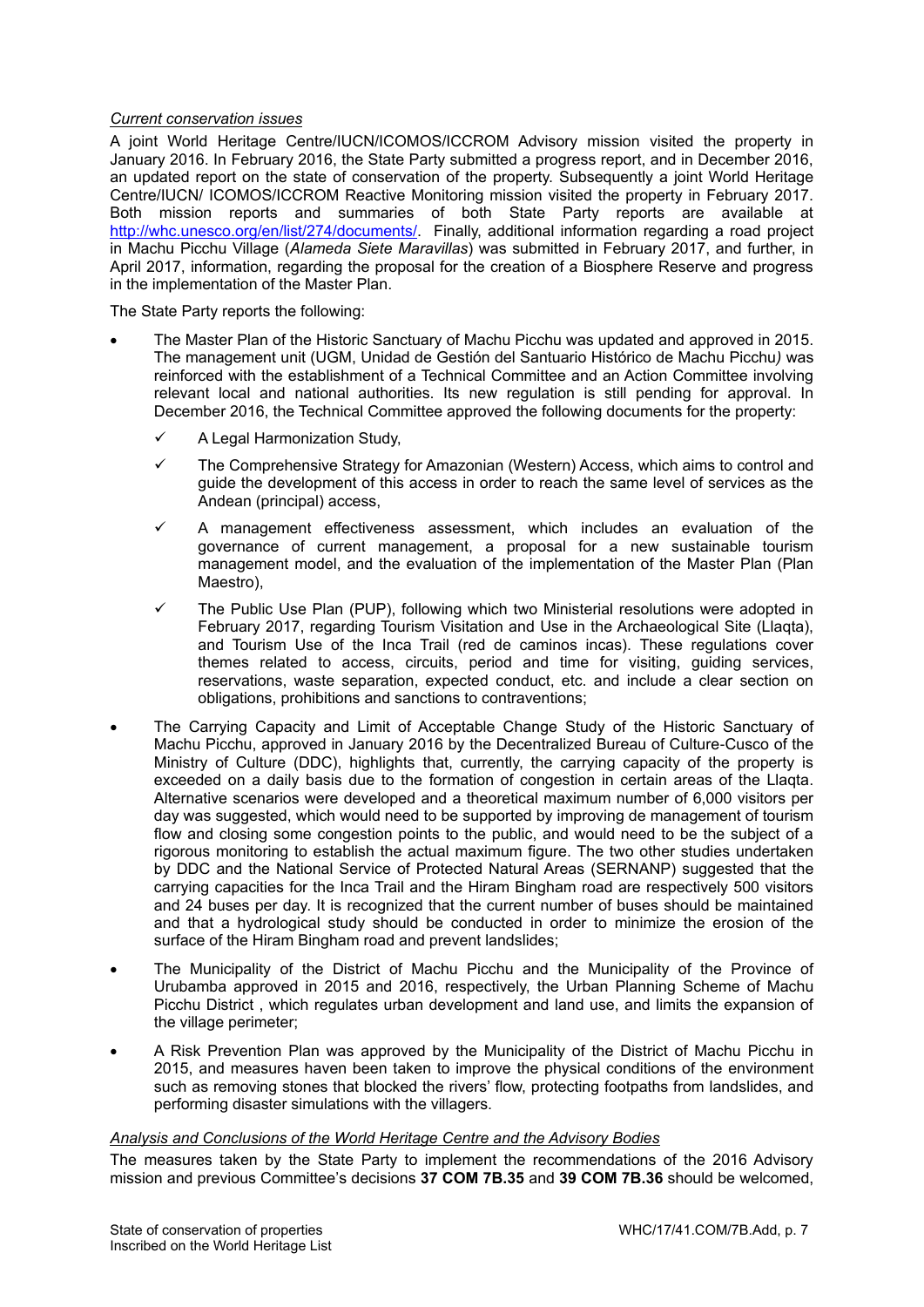as they have been comprehensively addressed by the State Party, with sufficient progress to overcome the threats built up over a period of six years.

An Advisory mission with a Workshop followed by a Reactive Monitoring mission a year later proved to be a successful method to provide technical support to the State Party in relation to strengthening governance arrangements, and in response to the very specific circumstances of this property.

The missions found that there is a new political will to protect the property through a joint, multiinstitutional effort. Nevertheless, although governance arrangements have improved, this positive momentum will still need fostering and there remain specific challenges that require the Committee's attention.

The Reactive Monitoring mission confirmed that in spite of increasing visitor numbers and challenges in the inhabited portion of the site, the archaeological site (Llaqta), and most of the nature reserve surrounding it are in an adequate state of conservation, although the Outstanding Universal Value (OUV) of the property is still vulnerable to visitors and development pressures.

The establishment of the UGM, as well as the adoption of the Master Plan in 2015 have improved the governance of the property and its wider landscape and are well noted. Especially the future inclusion of the Santa Teresa district municipality (without territory within the property, but an important gateway to the property from the Amazonian side), it is a clear sign of commitment of UGM to be inclusive and to consider a wider context for the management of the property.

Efforts to improve visitors' management at the property are noted, including regulation of the Amazonian (Western) Access, the development of the PUP, and infrastructure improvements in the hiking trail along the train track. However, the Reactive Monitoring mission noted that developments are still driven by the desire to increase the number of visitors and their service offer, rather than the property's conservation needs. Development of tourism infrastructure has to be closely regulated and controlled in order to preserve the natural and cultural values of the area, as well as the visual integrity of the property. New infrastructure, such as the visitor centres, Alameda Siete Maravillas, and infrastructure along the Amazonian (Western) Access, should be limited to what is absolutely necessary to guarantee visitors' safety to visitors and fully guided by the conservation of the property. Potential impacts from proposed developments on the OUV of the property should be rigorously assessed in line with IUCN's World Heritage Advice Note on Environmental Assessments and the ICOMOS Guidance on Heritage Impact Assessments for Cultural World Heritage properties.

The development of diverse carrying capacity studies is appreciated, while noting that they are also driven by the desire to increase the number of visitors and not focused on conservation. It is therefore recommended that the Committee request the State Party to identify and enforce carrying capacities with the primary objective of conservation of OUV, including addressing problems related to erosion, disturbance to fauna and flora, and increasing solid waste and general pollution. Once completed, carrying capacity should be enforced by applying clear limits to visitor numbers along with the promotion of alternative visitor sites outside the Llaqta.

Recalling the Committee's previously repeated concerns over the absence of use regulations, the approved PUP is a good step forward to a detailed assessment of how the current uses and the proposed activities to be developed in the property may affect the OUV of the property, but should, however, be complemented with a more detailed implementation plan and operative regulations based on assessments of the potential impact of these activities on conservation objectives. Furthermore, the approved touristic use regulations refer only to tourist use, while the other types of use mentioned in the PUP (including agriculture, transport, and research) are not included. Regulations and sanctions including these types of uses should therefore be developed.

Regarding Machu Picchu District Urban Regulation, it is recommended that the Committee commend the State Party for the strong commitment shown in the implementation of the Urban Planning Scheme, which has achieved significant improvements in the urban landscape and the visual aspect of the village.

Following the adoption of the Risk Reduction and Prevention Plan further effort is required to remove remaining buildings in high risk areas (e.g. on the banks of the Urubamba River), in close coordination between all levels of government.

Moreover, it is recommended that the Committee request the State Party to fully implement the recommendations made by the 2017 Reactive Monitoring mission, in order to resolve all remaining issues, including those mentioned above.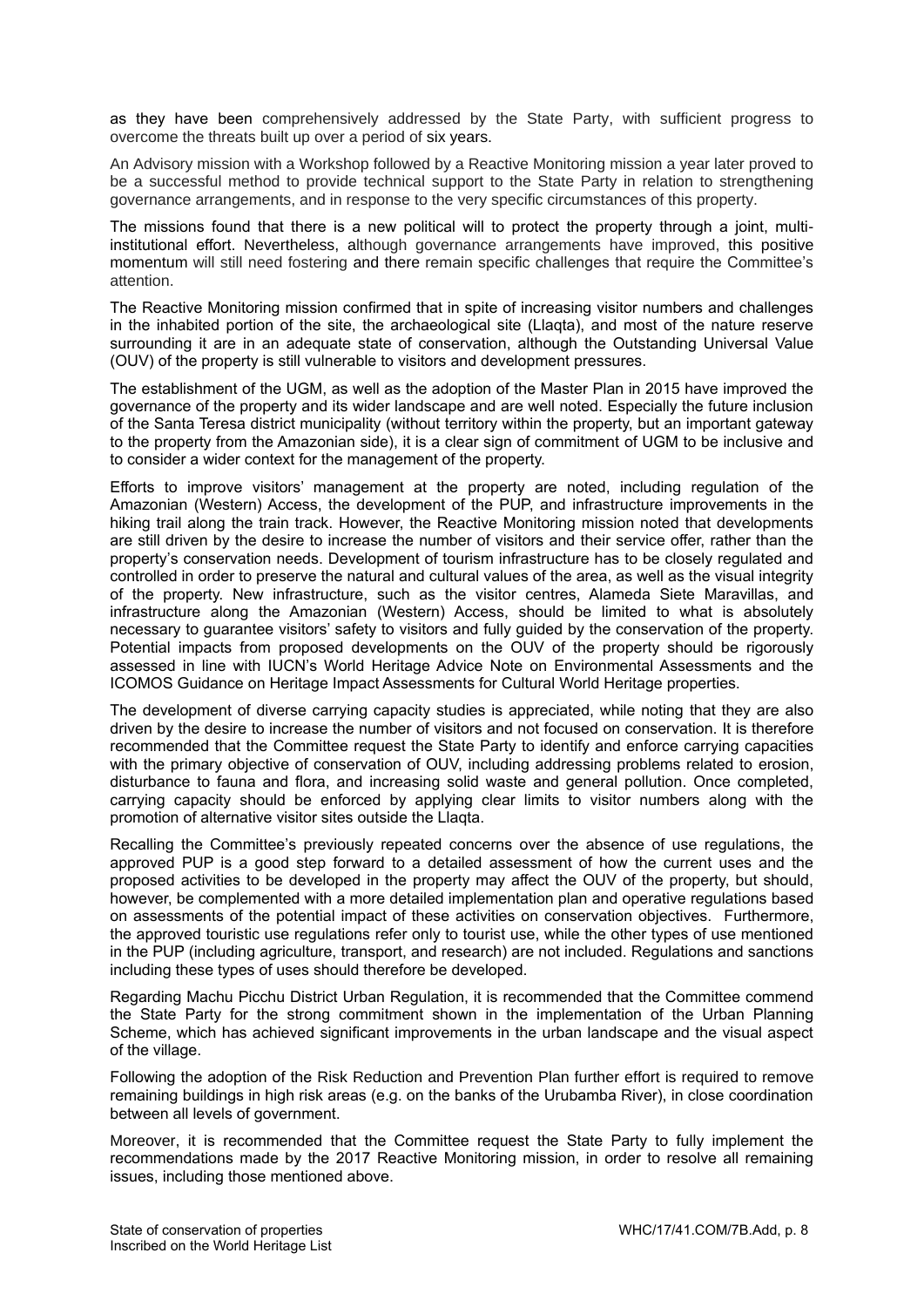Concerning new developments, despite references made by the State Party during both missions to new infrastructure transport projects, no official information was provided in this regard and an updated technical assessment was, therefore, not possible. However given their potential closeness to the property and the larger volume of tourists they may bring to the region, it is essential that the State Party submit, once available and prior to their approval or implementation, detailed information on the proposed infrastructure transport projects, in accordance with Paragraph 172 of the *Operational Guidelines*.

Finally, it is suggested that the Committee recommend the State Party to develop an integral vision for the whole property, based on attributes of OUV and their conservation needs, rather than primarily on tourism, and linked to an integral natural and cultural monitoring system, with defined indicators, in order to quickly identify threats and address them in a timely manner. The approval of UGM new regulation is a first step and will certainly contribute towards the implementation of this integral vision for the property.

# *Draft Decision: 41 COM 7B.36*

*The World Heritage Committee,* 

- *1. Having examined Document WHC/17/41.COM/7B.Add.2,*
- *2. Recalling Decisions 37 COM 7B.35 and 39 COM 7B.36, adopted at its 37th (Phnom Penh, 2013) and 39th (Bonn, 2015) sessions respectively,*
- *3. Notes with appreciation the measures taken by the State Party to implement the recommendations of the 2016 Advisory mission and previous Committee decisions,*
- *4. Requests the State Party to fully implement the recommendations of the 2017 Reactive Monitoring mission;*
- *5. Commends the State Party for the reinforcement of the property's Management Unit UGM (Unidad de Gestión del Santuario Histórico de Machu Picchu), which improved the governance of the property and the wider landscape, and also requests the State Party to finalize the approval of the UGM's new regulation;*
- *6. Also commends the State Party for the strong commitment shown in the implementation of the Urban Plan of Machu Picchu district, which has achieved significant improvements in the urban landscape;*
- *7. Takes note of the completion of carrying capacity studies, regulation for the Amazonian Access, and the development of a Public Use Plan (PUP) and Touristic Use regulations for the property; notes with concern that carrying capacity, use regulations and developments in the property are not based on the primary objective of conservation of Outstanding Universal Value (OUV) and further requests the State Party to:*
	- *a) Review the carrying capacities on the basis of conservation needs and application of clear limits to visitors,*
	- *b) Develop use regulations and sanctions to other types of uses beyond tourism,*
	- *c) Ensure that proposed developments are rigorously assessed in terms of their impact on OUV, in line with IUCN's World Heritage Advice Note on Environmental Assessment and the ICOMOS Guidance on Heritage Impact Assessments for Cultural World Heritage properties;*
- *8. Notes the proposed development of several major infrastructure projects in the region, and requests furthermore the State Party, to submit to the World Heritage Centre, for*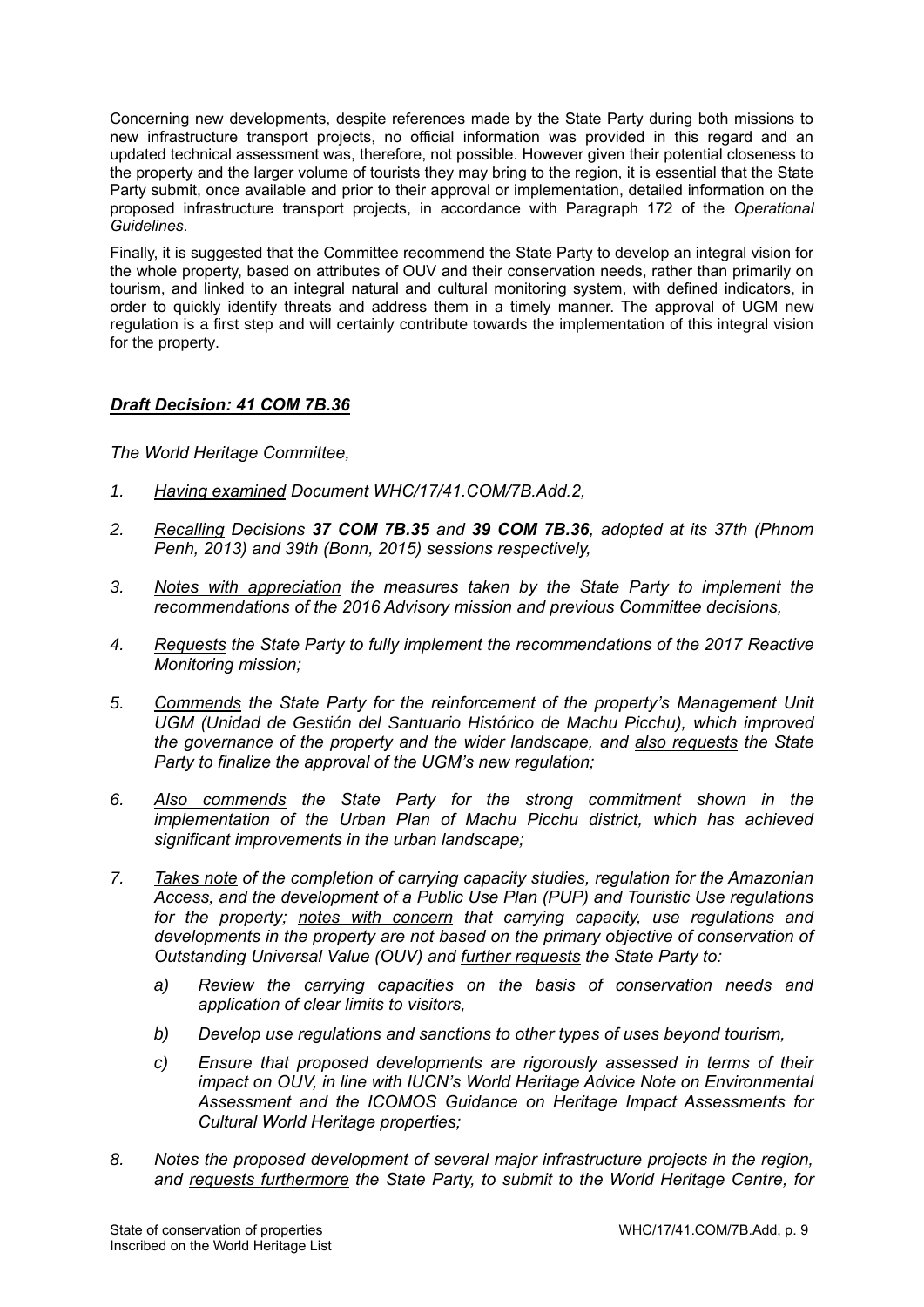*review by the Advisory Bodies, detailed information on planned infrastructure transport*  projects in the region, that might impact the OUV, prior to their approval or *implementation, in accordance with Paragraph 172 of the Operational Guidelines;* 

- *9. Recommends that the State Party define an overall vision for the property, based on the attributes of OUV and conservation needs, rather than primarily on tourism, and linked to an integral natural and cultural monitoring system, with defined indicators, in order to identify remaining and potential new threats in a timely and systematic manner;*
- *10. Finally requests the State Party to submit to the World Heritage Centre, by 1 December 2018, an updated report on the state of conservation of the property and the implementation of the above, for examination by the World Heritage Committee at its 43rd session in 2019.*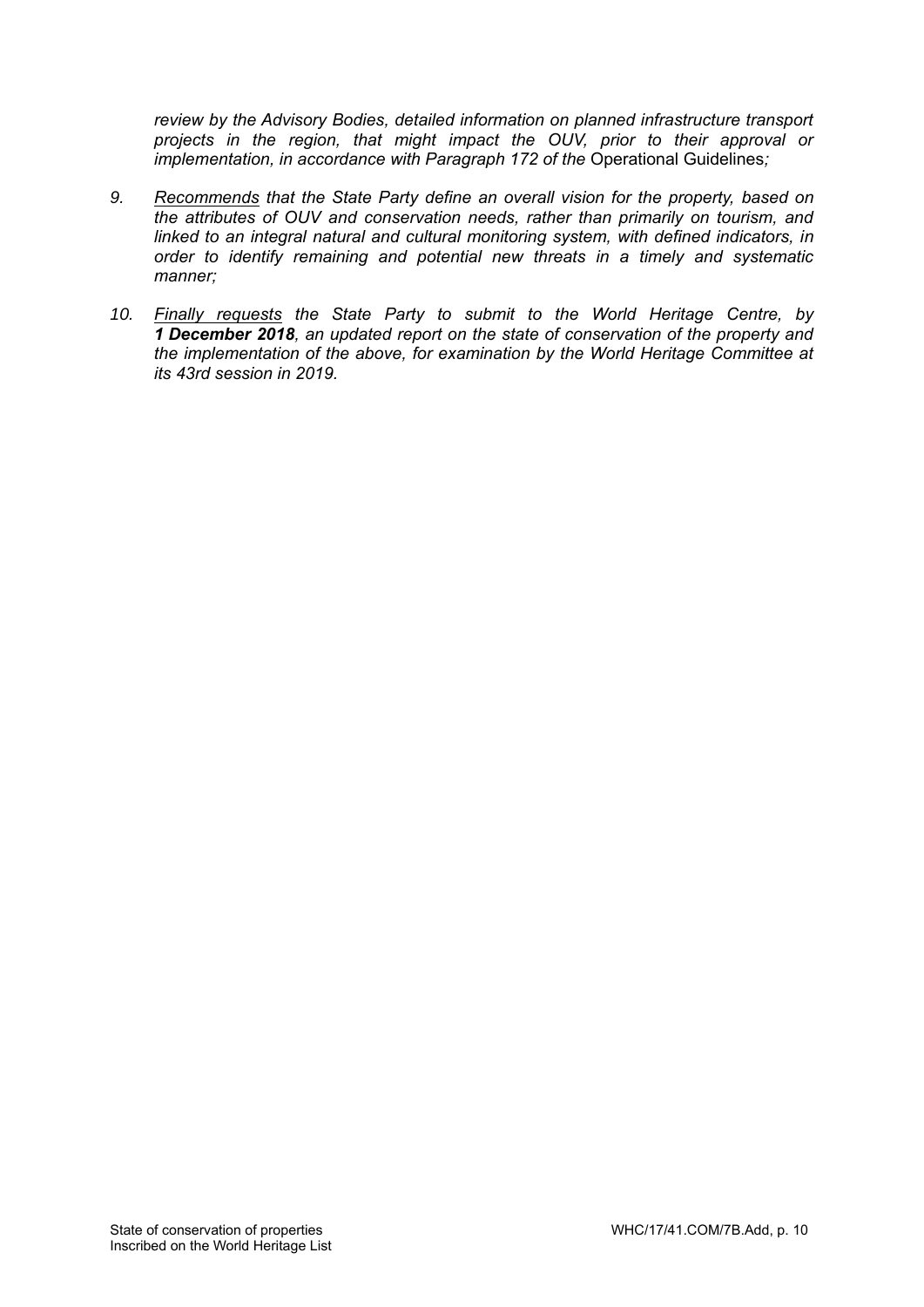# <span id="page-10-0"></span>**CULTURAL PROPERTIES**

# <span id="page-10-1"></span>**EUROPE AND NORTH AMERICA**

# <span id="page-10-2"></span>**55. Palace of Westminster and Westminster Abbey including Saint Margaret's Church (United Kingdom of Great Britain and Northern Ireland) (C 426bis)**

*Year of inscription on the World Heritage List* 1987

*Criteria* (i)(ii)(iv)

*Year(s) of inscription on the List of World Heritage in Danger* N/A

*Previous Committee Decisions* see page<http://whc.unesco.org/en/list/426/documents/>

#### *International Assistance*

Requests approved: 0 Total amount approved: USD 0 For details, see page<http://whc.unesco.org/en/list/426/assistance>

*UNESCO Extra-budgetary Funds*  N/A

#### *Previous monitoring missions*

November 2006: joint World Heritage Centre/ICOMOS Reactive Monitoring mission; December 2011: joint World Heritage Centre/ICOMOS Reactive Monitoring mission; February 2017: joint ICOMOS/ICCROM Reactive Monitoring mission

#### *Factors affecting the property identified in previous reports*

- Construction proposals in the immediate vicinity of the property that could have an adverse impact on the setting, related vistas and integrity of the property
- Lack of an in-depth visual impact study on possible impacts of development projects, as well as lack of an approved management plan
- Need for protection of the immediate surroundings of the property through an adequate buffer zone

#### *Illustrative material* see page<http://whc.unesco.org/en/list/426/>

#### *Current conservation issues*

On 28 November 2016, the State Party submitted a state of conservation report. A joint ICOMOS/ICCROM Reactive Monitoring mission visited the property from 21 to 23 February 2017. Both reports are available at<http://whc.unesco.org/en/list/426/documents>

The State Party reported on:

- London's new and updated planning policies for Greater London and local boroughs to further include measures to protect the Outstanding Universal Value (OUV) of the property.
- The current state of development projects such as at Elizabeth House in Waterloo and the Vauxhall/Nine Elms sites.
- Review of the 2007 Management Plan, launched in 2016 and led by the Westminster City Council at the request of the Westminster WHS Steering Group;
- Conservation works and infrastructure improvements at the Palace of Westminster including archeological work, the temporary education centre, and the planned Restoration and Renewal (R&R) Programme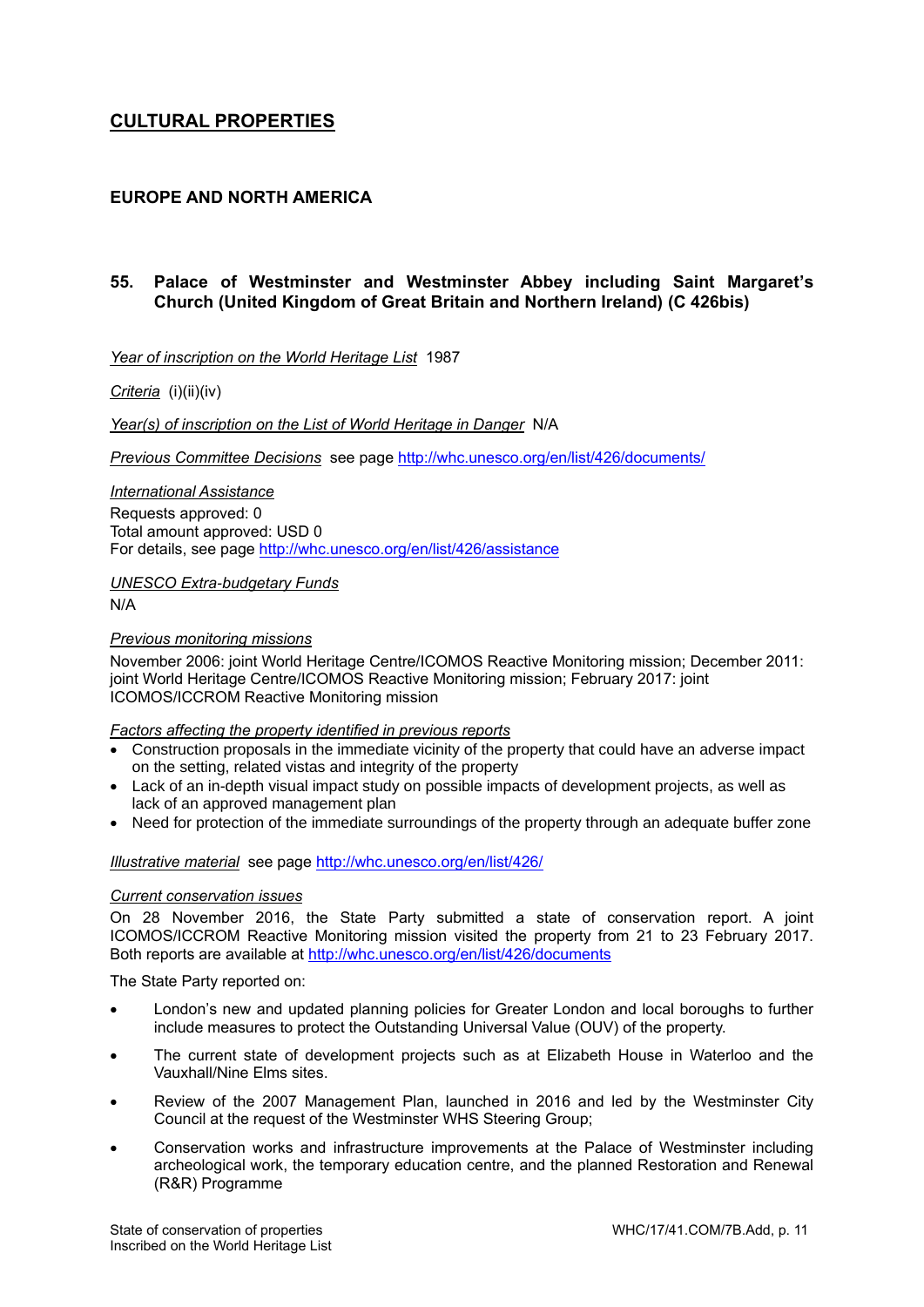- Conservation work and the adaptive reuse of the Triforium at Westminster Abbey to serve as a new museum;
- A proposal for a new Holocaust Memorial in the vicinity of the property.

The State Party confirmed its commitment to notifying the Committee of proposals that may affect the property and its wider setting, but has noted that the Committee's timeline is incompatible with the United Kingdom statutory timeframe for planning decisions. Once a local planning authority has made a planning decision, it is not possible for the State Party to challenge it, unless the Secretary of State has called it in.

The report of the Reactive Monitoring mission identifies general issues about the consent processes within the property and its setting; urban planning issues; the cumulative impacts of development projects, particularly tall buildings; management mechanisms including the role of Historic England; the conservation and renewal work at Westminster Palace and at Westminster Abbey. The report also includes recommendations regarding the property and the potential benefits of creating links and consistent approaches between the four World Heritage properties in London, and in the United Kingdom more generally.

#### *Analysis and Conclusions of the World Heritage Centre, ICOMOS and ICCROM*

The State Party has not intervened with regard to major projects such as One Nine Elms Lane and Elizabeth House, as requested previously by the Committee. The Reactive Monitoring mission confirmed that these and other proposed developments have the potential to create an adverse effect on important views to and from the property, thereby negatively impacting on OUV.

Although the Greater London Authority (GLA) and borough authorities continue to develop planning guidance documents to improve procedures linked to the protection of the attributes of OUV, these policies have not had a significant impact on the approval and construction of buildings "on the ground". Use of tools such dynamic 3D modelling should be utilized as much as possible to ensure that new proposals do not have a negative impact on OUV, by themselves, or also cumulatively with other proposals. Developments are being approved against the advice of Heritage England, whose guidance needs to be given stronger weight in determining when to call in an application, so that the State Party may meet its obligations under the *World Heritage Convention* more effectively.

It is recommended that the Committee request the State Party to develop consistency between its obligations, and those of the local government authorities, in addressing appropriate planning mechanisms integrating the protection of OUV. Furthermore, planning policies should be reconsidered to ensure that the notion of balancing protection of OUV and other benefits of development projects be more strongly weighted towards the requirement to protect OUV. There is a need to link the strategic city development vision with heritage-led regulatory planning documents to provide clear legal guidelines for consistent management of all World Heritage properties in London.

Regarding the Palace of Westminster, major restoration and renewal works are being planned for the building and its services. As some of this work may include demolitions, additions, or changes to existing building fabric, the Committee should invite the State Party to submit details for these projects to the World Heritage Centre and Advisory Bodies for advice.

Regarding Westminster Abbey and the new museum space planned for the Triforium, work has already begun on this adaptive reuse project, including the construction of an access tower on the exterior of the abbey. While judged not to have a negative impact on OUV, it would have been preferable for information on this major work to have been submitted to the World Heritage Centre during planning stages. It is recommended that the Committee ask for full documentation of the work being carried out to be sent to the World Heritage Centre and may also wish to ask the State Party to ensure that any future major restoration or adaptive reuse projects be submitted as per Paragraph 172 of the *Operational Guidelines*.

It is also recommended that the Committee request the State Party to implement all 23 recommendations of the Reactive Monitoring mission report.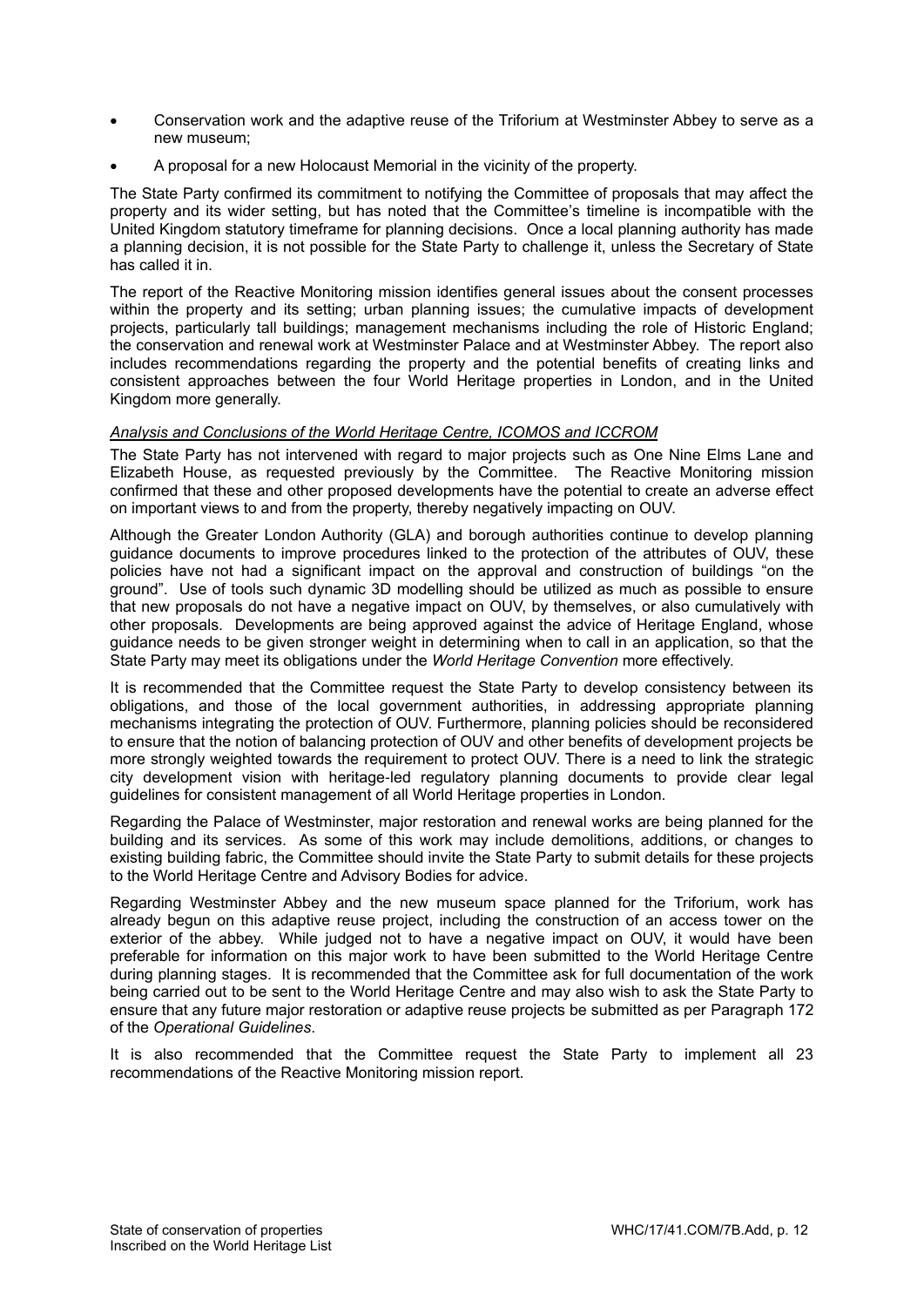# *Draft Decision: 41 COM 7B.55*

*The World Heritage Committee,* 

- *1. Having examined Document WHC/17/41.COM/7B.Add.2,*
- *2. Recalling Decision 38 COM 7B.36 and 39 COM 7B.87, adopted at its 38th (Doha, 2014) and 39th (Bonn, 2015) sessions respectively,*
- *3. Takes note of the State Party's efforts to strengthen the policy and planning framework through guidance documents, but notes nevertheless that there is still an inadequate urban planning framework to manage development in the setting of the property, with the result that developments, which have been approved contrary to the advice of English Heritage, are causing cumulative negative impact on the OUV of the property;*
- *4. Strongly regrets that the State Party did not comply with the requests made in Decision 38 COM 7B.36 to ensure that the proposal of the Nine Elms Regeneration Development Market Towers, Vauxhall Cross and Vauxhall Island Site project be revised and reconsidered, following concerns raised by English Heritage (now Historic England), and notes with concern that these projects have been built, and therefore, requests that the advice of Historic England, be given a stronger weight in determining when to call in an application for development within the property or within its setting.*
- *5. Also notes with concern that once a local planning authority has made a planning decision, it is not possible to challenge it, unless the State Secretary calls it in, and also notes that the State Party considers the World Heritage Committee's timeline to be incompatible with applicable statutory planning timeframes and requirements.*
- *6. Further notes that the lack of an urban planning framework creates a need to assess individual projects and requests the State Party to ensure that, in line with Paragraph 172 of the Operational Guidelines, any large-scale projects which may be proposed in the future in the immediate and wider setting of the property be submitted to the World Heritage Centre, for review by the Advisory Bodies, before any decision is taken or approval is issued;*
- *7. Recommends therefore, that planning polices be reconsidered to ensure that balancing between protection of OUV and the other benefits of development projects is more strongly weighted towards the requirement to protect OUV, in accordance with the obligations of the State Party under the* World Heritage Convention*, and underlines the need to link the strategic city development vision with heritage-led regulatory planning documents in order to provide clear legal guidelines to manage all World Heritage properties in London in a consistent manner.*
- *8. Also takes notes that major conservation works are planned as part of a Restoration and Renewal project for the Palace of Westminster and also requests the State Party to submit details, including Heritage Impact Assessments (HIAs) prepared in conformity with the ICOMOS Guidelines on HIAs for World Heritage cultural properties, to the World Heritage Centre for review by the Advisory Bodies, as soon as these are available and before any decision is taken or approval is issued;*
- *9. Further requests the State Party to finalize the review of the Management Plan for the property as soon as possible and to submit an electronic and three printed copies to the World Heritage Centre for review by the Advisory Bodies;*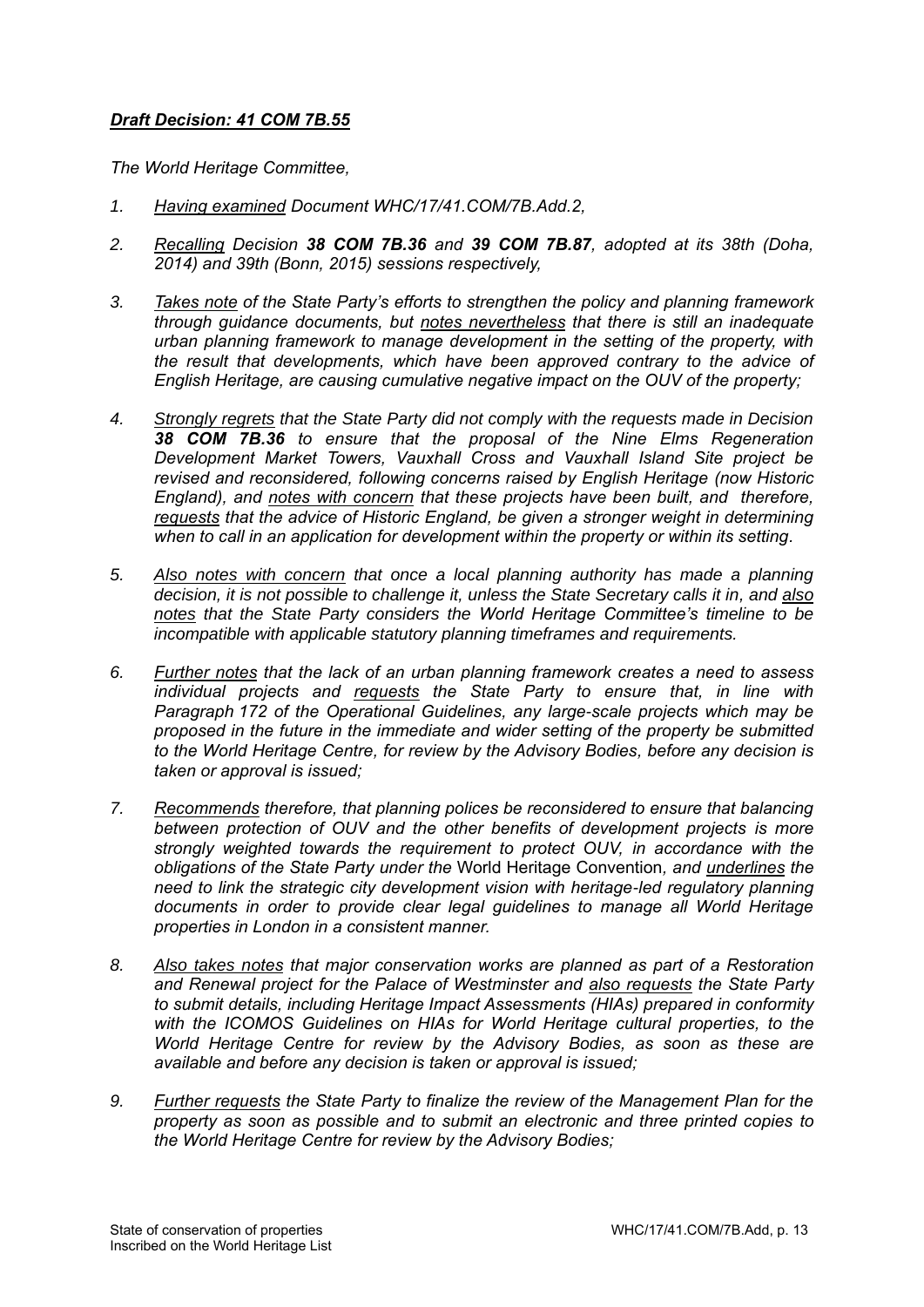- *10. Taking note of the 23 recommendations of the 2017 Reactive Monitoring mission, to identify potential courses of action to address ways of strengthening protection, including planning frameworks and management structures and limit the impacts development projects and other current planning applications on the OUV of the property, and requests furthermore the State Party to expedite their implementation;*
- *11. Finally requests the State Party to submit to the World Heritage Centre, by 1 December 2018, an updated report on the state of conservation of the property and the implementation of the above, for examination by the World Heritage Committee at its 43rd session in 2019.*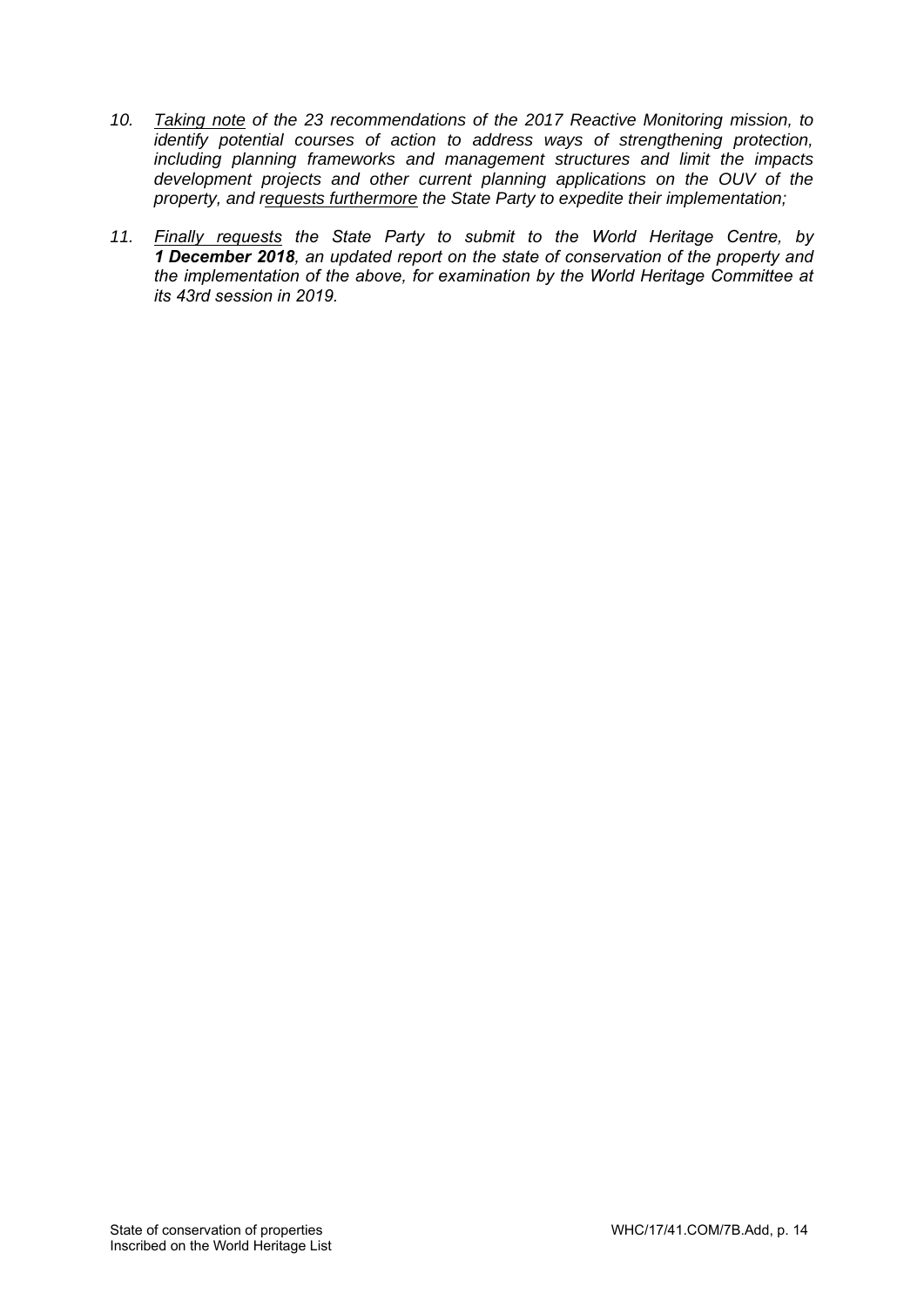# <span id="page-14-0"></span>**AFRICA**

# <span id="page-14-1"></span>**71. Island of Saint-Louis (Senegal) (C 956bis)**

*Year of inscription on the World Heritage List* 2000

*Criteria* (ii)(iv)

*Year(s) of inscription on the List of World Heritage in Danger* N/A

*Previous Committee Decisions* see page [http://whc.unesco.org/en/list/956/documents/](http://whc.unesco.org/en/list/956/documents)

#### *International Assistance*

Requests approved: 1 (from 1997-1997) Total amount approved: USD 11,500 For details, see page [http://whc.unesco.org/en/list/956/assistance/](http://whc.unesco.org/en/list/956/assistance)

#### *UNESCO Extra-budgetary Funds*

Total amount granted: USD 192,697.13 from the France-UNESCO Cooperation Agreement

#### *Previous monitoring missions*

March-April 2004: Joint World Heritage Centre/France-UNESCO Cooperation Agreement mission; April 2006: Joint World Heritage Centre/ICOMOS/ICCROM mission; 2007: France-UNESCO Cooperation Agreement mission; February 2009: Joint World Heritage Centre/ICOMOS/ICCROM Reactive Monitoring mission; March 2014: Joint World Heritage Centre/ICOMOS Reactive Monitoring mission with participation of an expert from the France-UNESCO Cooperation Agreement; May 2017: Joint World Heritage Centre/ICOMOS Reactive Monitoring mission with the participation of an expert from the European Space Agency (ESA).

#### *Factors affecting the property identified in previous reports*

- Lack of monitoring and control mechanism
- Lack of a conservation and management plan (existence of a Safeguarding and Enhancement Plan serving as a Conservation and Management Plan)
- New constructions, architectural modifications and urban projects affecting authenticity and integrity
- Inappropriate housing restoration
- Environmental disorder due to the modification of the mouth of the Senegal River
- Extremely poor state of conservation of numerous derelict buildings endangering occupants
- Lack of a site manager (Issue resolved)

#### *Illustrative material* see page<http://whc.unesco.org/en/list/956/>

#### *Current conservation issues*

On 30 January 2017, the State Party submitted a report on the state of conservation of the property, available at<http://whc.unesco.org/en/list/956/documents> and providing the following information:

 Insufficient application of the Safeguarding and Enhancement Plan (PSMV 2015-2020) serving as the Management Plan. It is proposed to revitalize the Safeguarding and Management Committee of the property, under the responsibility of the Regional Committee for Development; two work meetings were foreseen to disseminate the regulatory provisions and coordinate initiatives, at the beginning of 2017;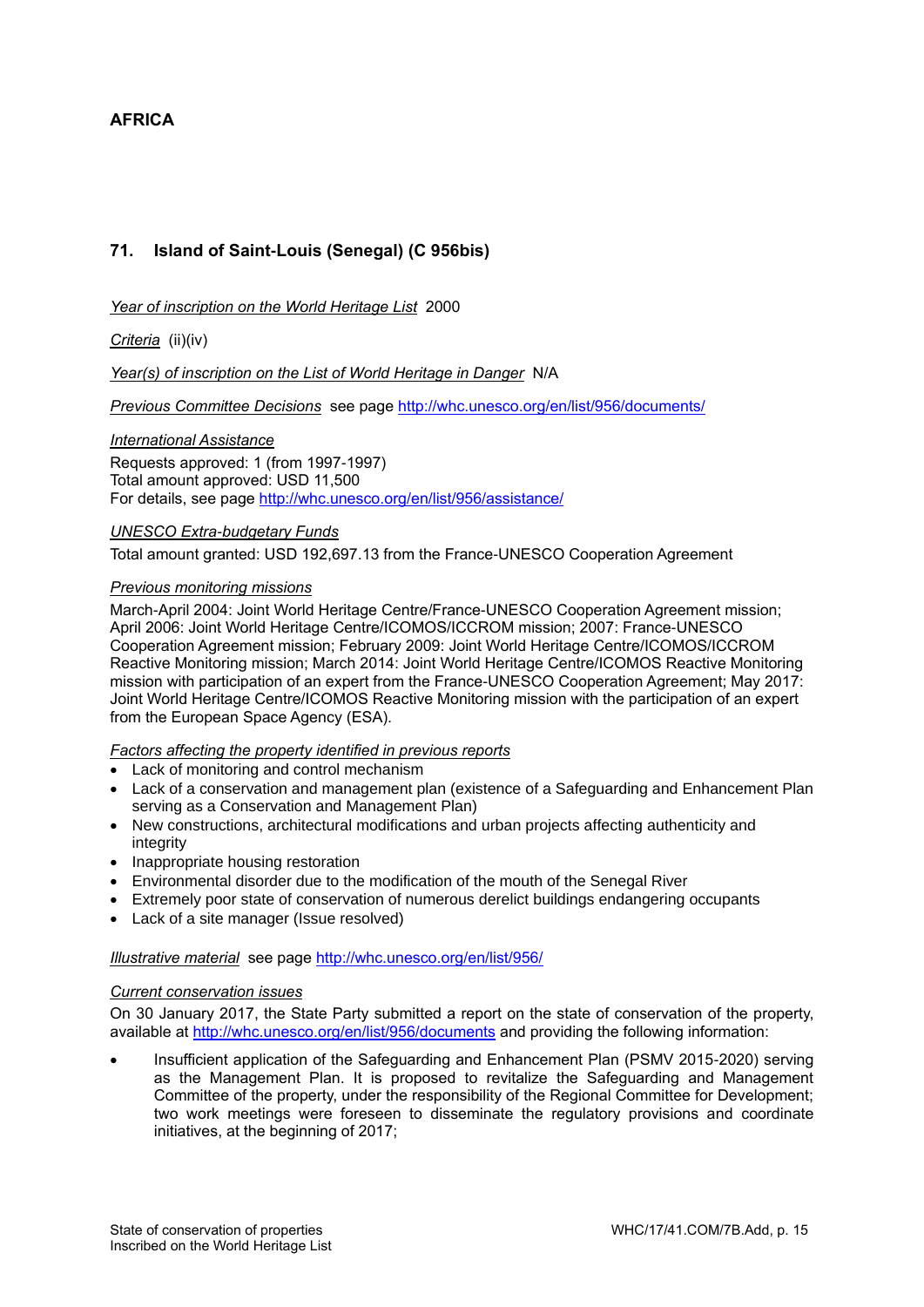- A police unit is installed at Saint-Louis for surveillance and ground conservation (October 2016) and a special Committee to instruct the work permits and control their implementation within the property and the buffer zone shall be established in February 2017;
- Regional and local urban services must establish a descriptive list of the derelict buildings and determine the priorities for intervention. A common fund has been announced, partly subsidized by both public and private grants, to support this work; the sum announced amounts to 2,250 milliards of CFA francs (approx. 3.5 million euros):
- An architect will be made available to the local authorities. In particular, he must define the tools and standard framework for the measures to be established and supervise the training of the management and conservation agents for the property.

In conformity with Decision **40 COM 7B.18,** a joint World Heritage Centre/ICOMOS Reactive Monitoring mission took place from 6 to 12 May 2017.

#### *Analysis and Conclusions of the World Heritage Centre, ICOMOS and ICCROM*

During its 40th session in 2016, the Committee expressed strong concern regarding the very low rate of implementation of the 2014 Reactive Monitoring mission recommendations, as well as the recommendations formulated by the Committee since 2010 relating to : severe degradation and the lack of restoration and maintenance of several historic buildings; the participatory management of the property; the integration of regulatory measures; the recruitment of sworn-in agents; the control mechanism for monitoring modifications and new constructions; diagnostic study on the most derelict public buildings; securing funding resources; capacity building and awareness raising.

The 2017 mission noted that, although a significant number of the 2014 reactive monitoring mission recommendations are gradually being implemented, several listed or remarkable buildings are in a reasonable state of conservation, and the overall situation is nevertheless rather more contrasted. Slow degradation has been noted in some cases, particularly for buildings already identified in 2005 (PSMV) as being in a bad state of conservation or ruin, and 45% of the 117 units studied in the framework of the Tourism Development Programme (PDT). There are several cases of degradation where, in 2005, the buildings were considered healthy (26% of the 117 units studied).

The priority areas identified in the report submitted in 2017 by the State Party concern, notably, the Cathedral, the Governor's Palace, the mosque and interventions on private buildings. Indeed, the Tourism Development Programme has been able to raise strong support for rehabilitation from the private sector. Therefore, it is essential that this dynamic is continued and that pilot rehabilitation actions are carried out in order to sustain motivation.

With regard to the breach and its evolution, the problems have not yet been resolved; however, an international call for tender was launched and the EIFFAGE Group has been retained.

Concerning management, a distinct improvement in the coordination of the stakeholders is noted compared to 2014. Some collaboration tools have been introduced (extended Safeguard Committee, Action Plan, some joint conservation or enhancement projects, etc.). Nonetheless, major efforts must be pursued to consolidate and formalize this collaborative framework.

With regard to the control, monitoring and protection measures, the basis for an efficacious monitoring system has been established, following a long consultation process with all the stakeholders. It still remains for the State Party to examine the operational implementation by organizing systematic meetings and by imposing construction permits for all works.

The mission also noted the conclusions of the audit, requested by the French Development Agency (AFD) to assess the implementation of the PDT, following the analysis which showed a very negative balance in terms of disbursement rate (less than 8%), too complex technical set-up, and a very complex thematic (heritage) requiring precise and regular monitoring to respond to both local and international expectations.

It should be noted that the Committee has expressed its concern with regard to the very low rate of implementation of the recommendations of the 2014 Reactive Monitoring mission and those it emitted since 2010 and evoked during its 40th session in 2016, that is the possible inscription of the property on the List of World Heritage in Danger in the absence of significant progress.

Although progress has been achieved as regards an agreement for the strengthening of management and planning, and some conservation activities have been carried out, the overall condition of the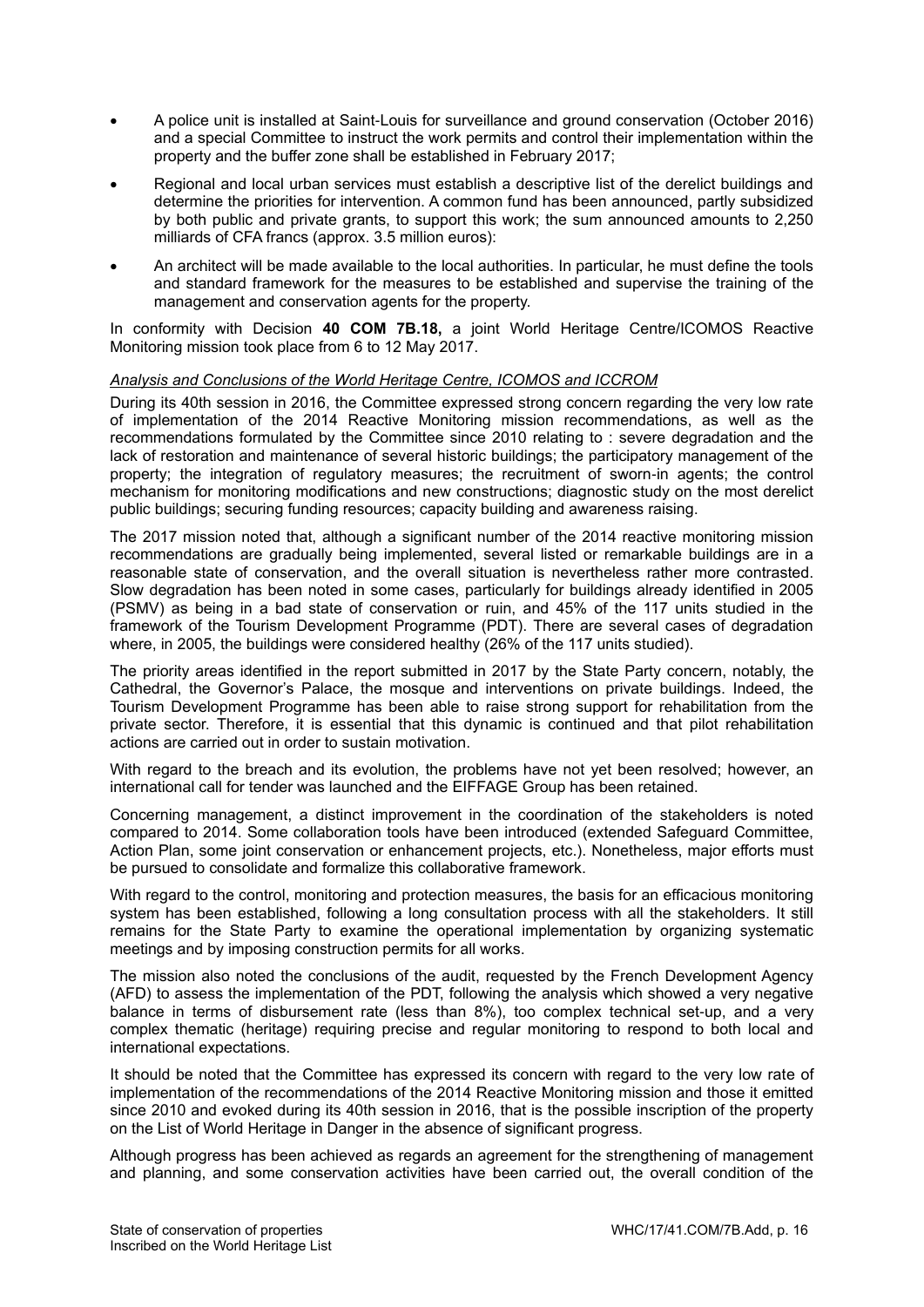property is not yet stabilized and in some parts there remains a state of deterioration compared to that of 2005. Until such times as a more precise revitalization plan is established and strengthened monitoring reveals that the deterioration has been curbed in time, the property remains threatened by the degradation of its attributes. The inscription on the List of World Heritage in Danger can only be avoided by supporting the progress already begun to counterbalance the permanent threats to the property.

# *Draft Decision: 41 COM 7B.71*

*The World Heritage Committee,* 

- *1. Having examined Document WHC/17/41.COM/7B.Add.2,*
- *2. Recalling Decision 40 COM 7B.18, adopted at its 40th session (Istanbul/UNESCO, 2016),*
- *3. Notes the recent measures taken by the State Party to strengthen and adapt the governance of the property and deal with the issues to conserve its Outstanding Universal Value (OUV), in particular:*
	- *a) The creation of a single Regional Committee responsible for the authorization of the constructions and work concerning the property,*
	- *b) The creation of a specialised police unit installed at Saint Louis for surveillance and ground soil conservation activities,*
	- *c) The announcement of the establishment of an inventory of the most threatened public and private buildings and a plan for priority restoration to be conducted with support from a dedicated financial fund,*
	- *d) The proposal to recruit an architect-urbanist for the project;*
- *4. Commends the consistent mobilization of the local communities (Associations, District Councils, etc.) and the effective involvement of the private partners in the safeguarding actions for the property;*
- *5. Notes nevertheless, that the property remains vulnerable because the earlier deterioration was not halted and urges the State Party to pursue its efforts to improve the management and governance of the property, and to put in place the following measures:*
	- *a) Revitalize the management structure of the property and clarify the role of the many bodies involved in the current management of the property and their coordination,*
	- *b) Confirm the preparation of a documented technical inventory (database) of the endangered buildings to envisage their maintenance and appropriate restoration, and to achieve this, to implement the following points:*
		- *(i) The Commission for the authorization of work must have the resources to monitor their implementation and intervene in the event of non-conformity,*
		- *(ii) Planning with a timetable of priority work to be urgently conducted and in the medium-term to rehabilitate the most dilapidated or threatened historic buildings,*
		- *(iii) The effective establishment of the public and private fund to guarantee the implementation of these works, and its operating methods,*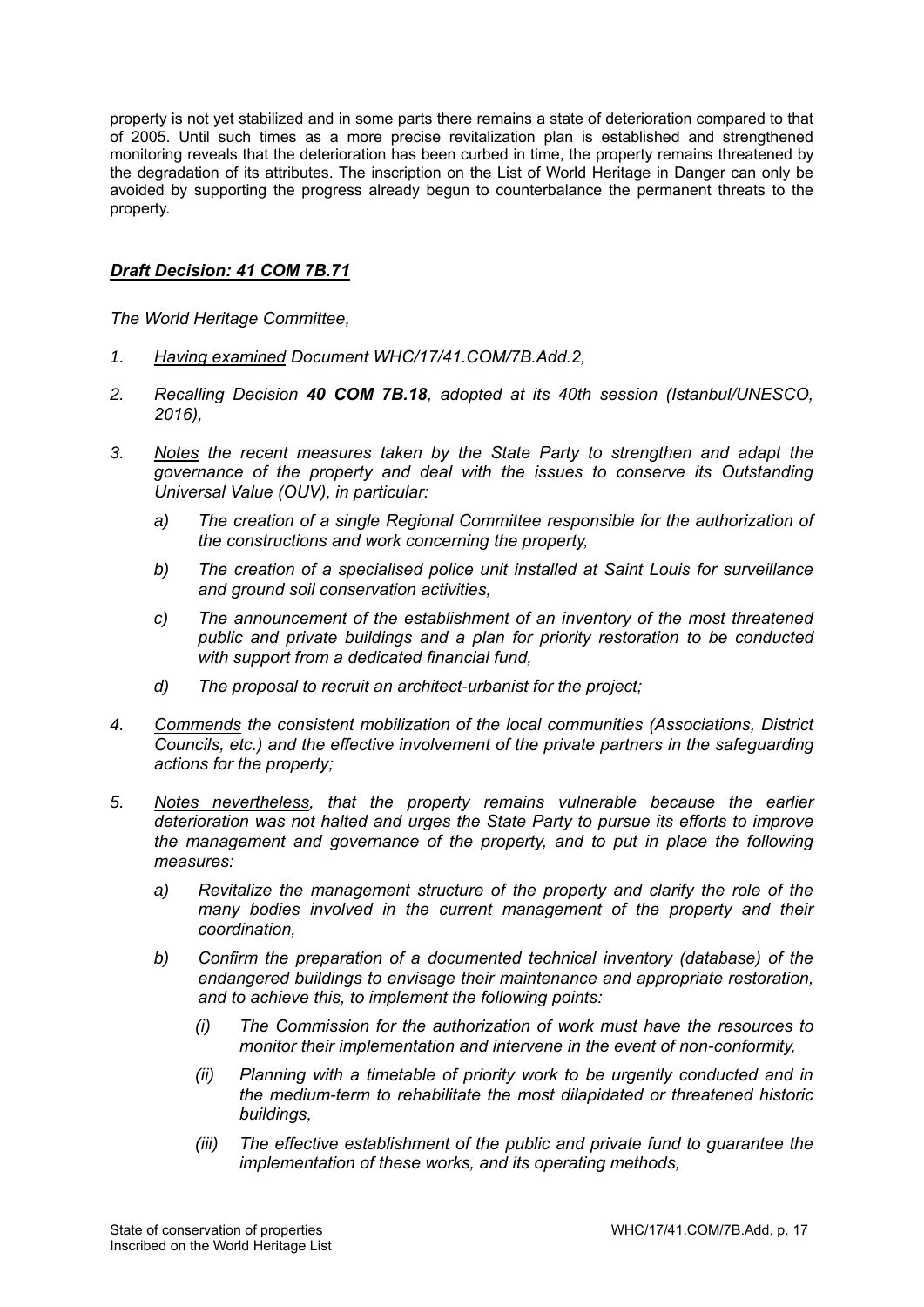- *(iv) The confirmation of the recruitment of an architect town planner specialized in the technical and architectural direction of a plan for the restoration of historic buildings expressing an Outstanding Universal Value,*
- *(v) The development of a permanent team to prescribe good practices and technical intervention for conservation, in support of the architect-urbanist to be made available to the project,*
- *(vi) The development and implementation of a monitoring system to record building conditions over time,*
- *c) Develop a communication strategy aimed at sharing the values of the property with the inhabitants, in particular through the establishment of the Heritage House,*
- *d) Establish monitoring of the geomorphological evolution of the mouth of the Senegal River to assess the potential or possible threats to the conservation of the physical integrity of the soil supporting the property;*
- *6. Requests the State Party to submit to the World Heritage Centre, by 1 February 2018, an updated report on the state of conservation of the property and the implementation of the above, for examination by the World Heritage Committee at its 42nd session in 2018, with a view to considering, if documented progress has not been achieved, the possible inscription of the property on the List of World Heritage in Danger.*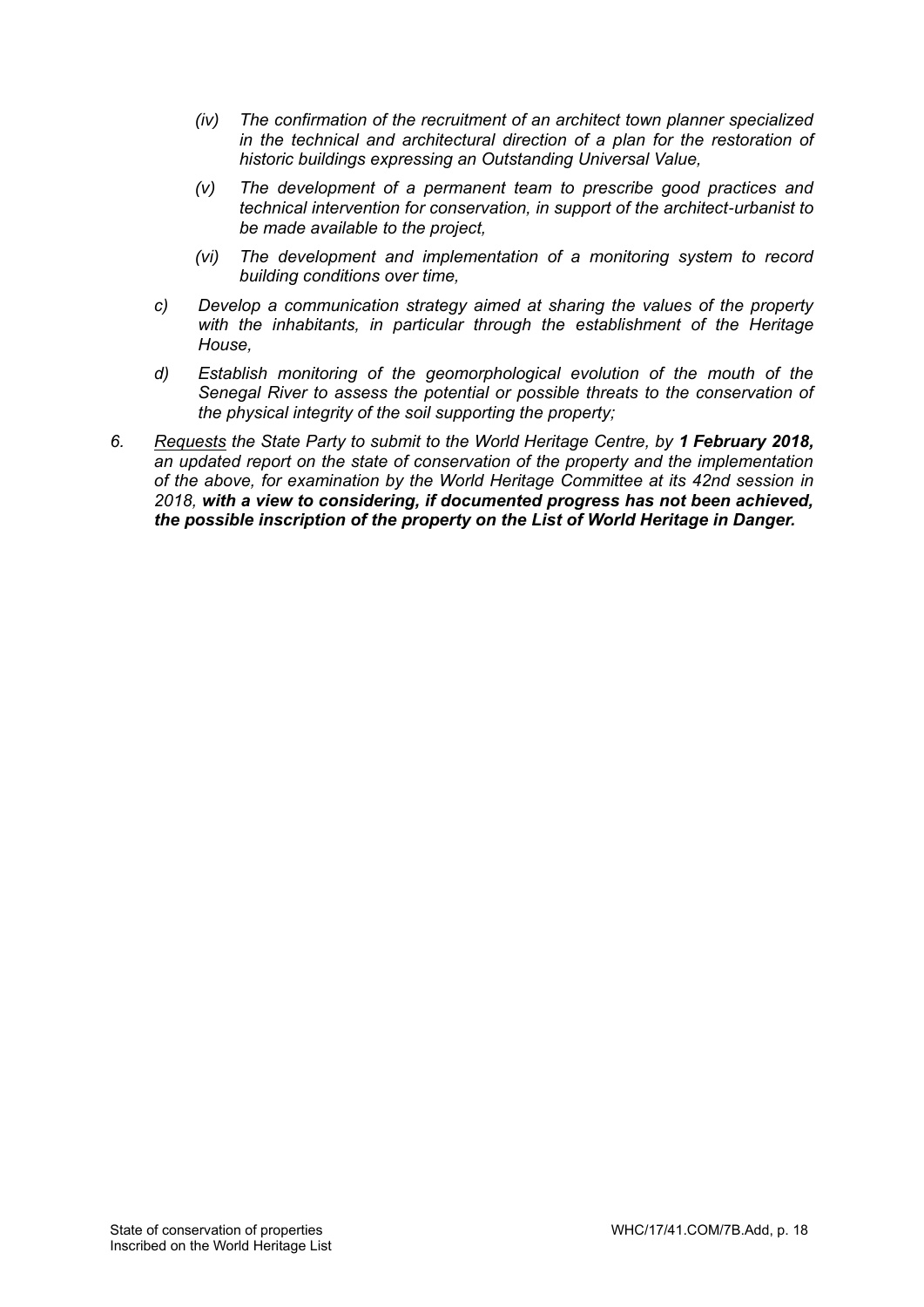# <span id="page-18-0"></span>**ARAB STATES**

# <span id="page-18-1"></span>**75. Qal'at al-Bahrain – Ancient Harbour and Capital of Dilmun (Bahrain) (C 1192ter)**

*Year of inscription on the World Heritage List* 2005

*Criteria* (ii)(iii)(iv)

*Year(s) of inscription on the List of World Heritage in Danger* N/A

*Previous Committee Decisions* see page [http://whc.unesco.org/en/list/1192/documents/](http://whc.unesco.org/en/list/1192/documents)

#### *International Assistance*

Requests approved: 1 (2002) Total amount approved: USD 26,500 For details, see page [http://whc.unesco.org/en/list/1192/assistance/](http://whc.unesco.org/en/list/1192/assistance)

*UNESCO Extra-budgetary Funds*  N/A

#### *Previous monitoring missions*

January-February 2006: World Heritage Centre mission; June 2006: Joint World Heritage Centre/ICOMOS mission; July 2012: Joint World Heritage Centre/ICOMOS Advisory mission

#### *Factors affecting the property identified in previous reports*

- Project of land reclamation (North Star) in the bay in front of the property, as well as the project of a fishing harbour (issue resolved)
- Physical and visual integrity threatened by the urban and architectural development projects around the protected area
- Visual integrity threatened by a project of a causeway foreseen off the northern coast as part of the global response to the traffic congestion in this part of the country
- Physical and visual integrity of the property threatened by a segment of the "N Road" project, a highway planned on the northern coast of the country whose route is expected to cross the western part of the buffer zone, at a fifty meter distance from the boundaries of the property
- Ground transport infrastructure
- Housing

### *Illustrative material* see page<http://whc.unesco.org/en/list/1192/>

#### *Current conservation issues*

On 7 March 2017, the State Party submitted a report, which is available at [http://whc.unesco.org/en/list/1192/documents/,](http://whc.unesco.org/en/list/1192/documents/) and addresses the Committee's requests at its 39th session (Bonn, 2015). The report provides the following information:

- The implementation of the Comprehensive Conservation and Management Plan (2013-2018) (CCMP) by the Bahrain Authority for Culture and Antiquities (BACA) led to the inclusion of the gardens within the boundaries of the property and the cooperation of the owners and tenants of these lands, notably to preserve the farming activities;
- Financial constraints have delayed the implementation of the CCMP, the first review of which should take place end of 2017 with a final review scheduled for 2019;
- The state of conservation of the property remains unchanged as the result of regular monitoring and maintenance, training of staff working at the site and a close follow-up of the random small scale development initiatives within the buffer zone;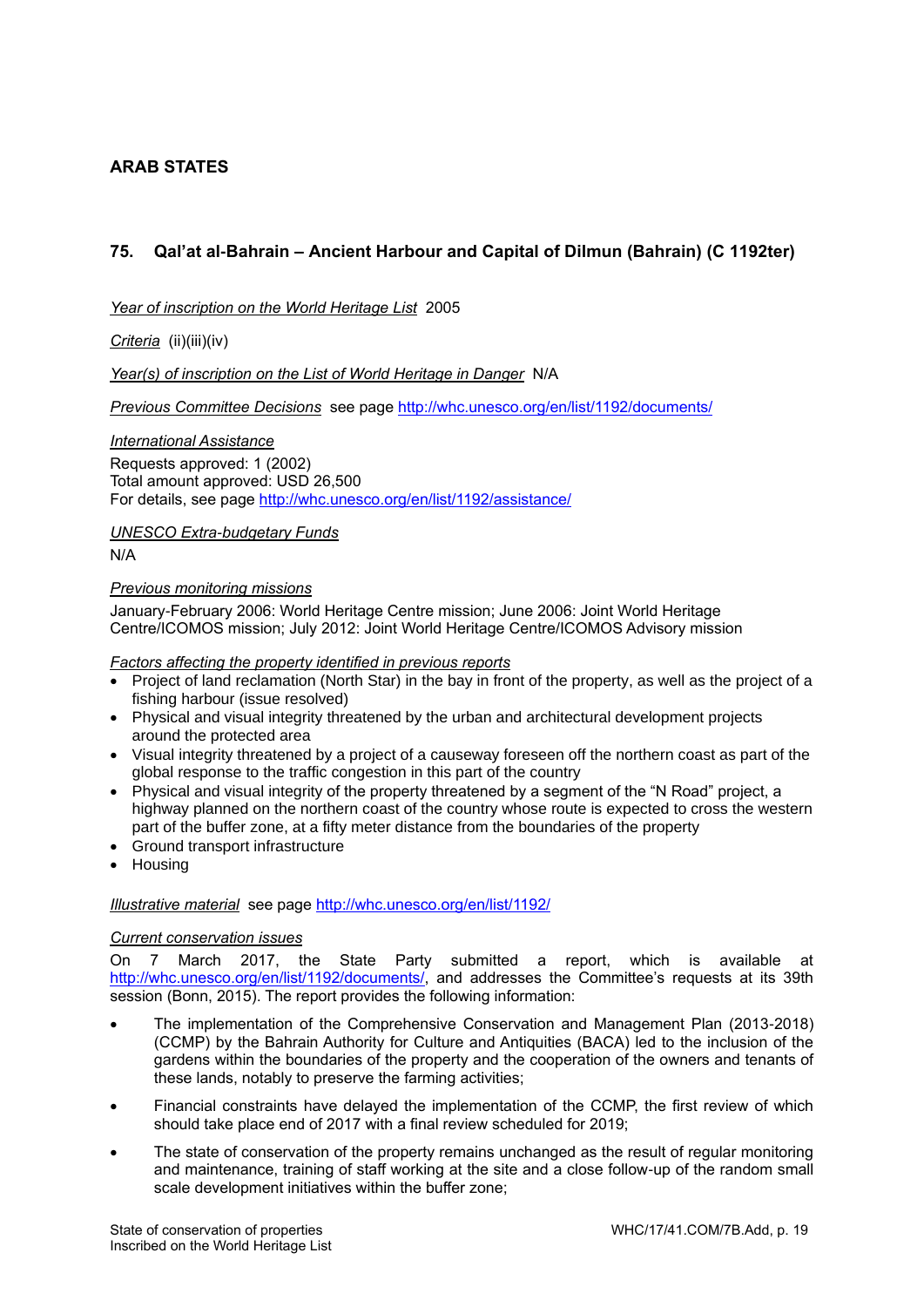- Archaeological studies are being conducted at the site while visitor's experience is improved through additional information and awareness measures as well as increased access to the gardens surrounding the archeological area;
- The draft amendment to Legislative Decree No. 11 of 1995 is still under examination by the Parliament thus delaying the signature of memoranda of understanding with the owners of lands for the time being;
- A national urban study carried out by the Directorate of Urban Planning is expected to come up with a strategy "*overseeing all the components and contributors of urban life*" that should contribute to the protection of the property;
- Regarding the road connectivity development for Nurana Island, the project's developer is expected to submit an updated Heritage Impact Assessment (HIA). In the meantime, BACA and the other concerned Bahraini institutions have reached an agreement with the project's investors to retain the tunnel as the only feasible option;
- BACA has carried out "*detailed studies for the zoning of the vicinity*" of the property, using the Historic Urban Landscape (HUL) approach and submitted them to the concerned government bodies;
- BACA also submitted a proposal aiming at reinforcing the protection of the property's attributes, including a vision document for the property and its buffer zone, a new zoning code, specific requirements at the parcel level and a call for HIAs for large-scale projects around the property. The proposal was submitted to the concerned government bodies in October 2016.

#### *Analysis and Conclusions of the World Heritage Centre, ICOMOS and ICCROM*

The State Party is pursuing its efforts to ensure the protection and conservation of the property. However, it appears from the report that the optimal implementation of the CCMP (2013-2018) depends on the improvement of the budgetary conditions, the approval of the revision of the Heritage Law (Legislative Decree No. 11 of 1995. The Committee may wish to urge the State Party to fully implement the CCMP and to include within it the proposals developed by the Bahrain Authority for Culture and Antiquities (BACA) for a vision document, new zoning codes, and requirements for HIAs.

The adoption of the tunnel, as the only feasible option for the road connectivity development for Nurana Island, is a positive step towards the preservation of the attributes of the property. However, it is important that the updated HIA should accurately and comprehensively identify the impacts of the proposed tunnel on the Outstanding Universal Value (OUV) of the property, as a basis for sound decision-making, and so that appropriate mitigative actions can be implemented. Therefore, the revised HIA should conform with the ICOMOS Guidance on HIAs for Cultural World Heritage Properties.

The decision of BACA to use the HUL approach to conduct the series of studies which led to the proposal it submitted to the national decision-making bodies "*to consider cultural heritage as the added value and opportunity to enhance future development projects*" is welcome. This approach is in line with sustainable urban development, as reflected in the UNESCO Global Report on Culture and Sustainable Urban Development, presented by the Organization at Habitat III Conference in 2016.

The urban study carried out by the Directorate of Urban Planning at national level in order to come up with a strategy "*overseeing all the components and contributors of urban life*" could be a good starting point towards a wider reflection on the stakes related to the urban development of the areas surrounding the property. This reflection would integrate all the issues raised in the State Party's report and would come up with long term and large-scale proposed actions in which the sustainable preservation of the property's OUV, with all the attributes which convey it, would be fully taken into consideration.

A meeting on this subject, involving all concerned stakeholders and national institutions as well as the World Heritage Centre and the Advisory Bodies, could help conducting this reflection and supporting the efforts of the State Party in the conservation and management of the property.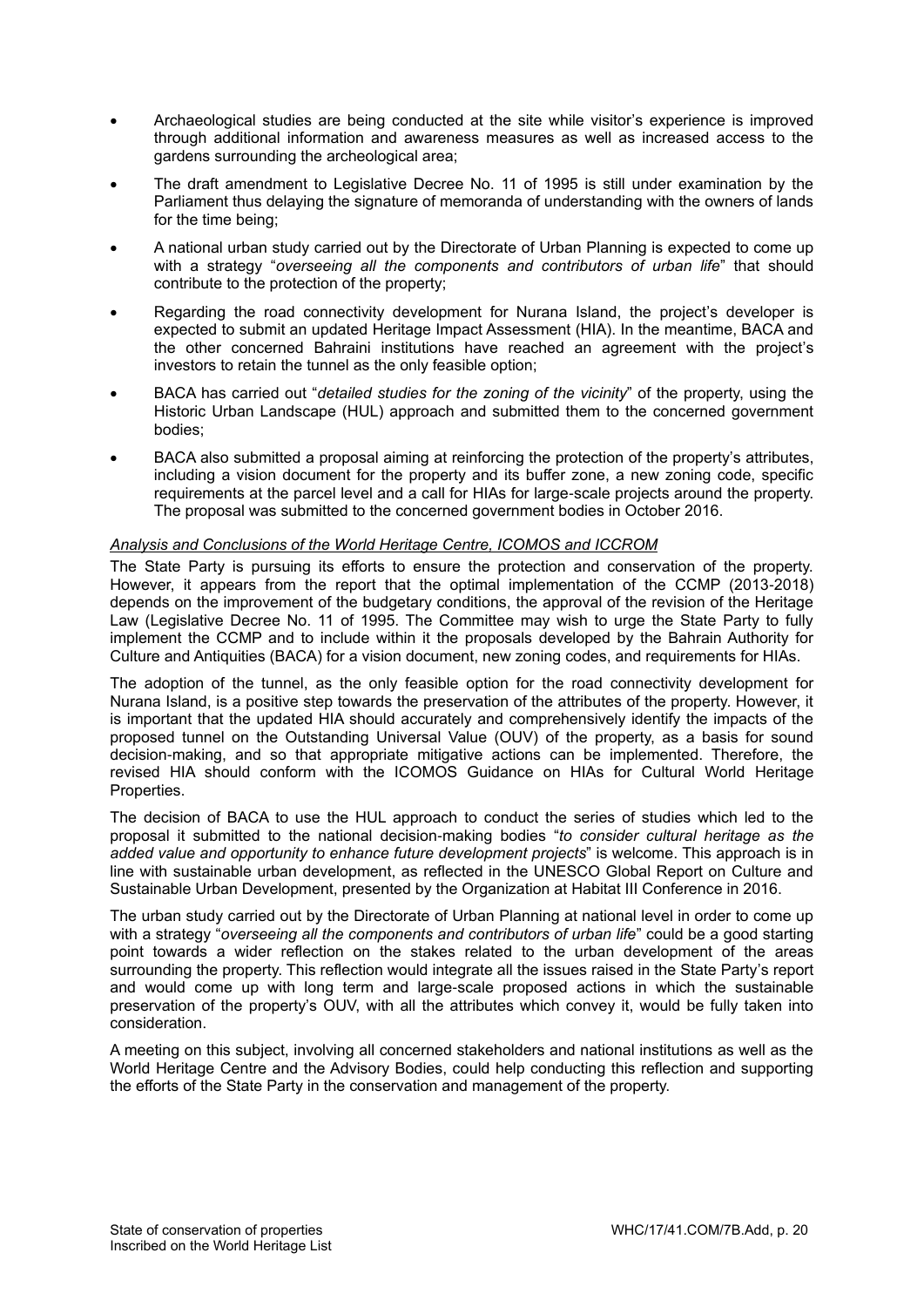# *Draft Decision: 41 COM 7B.75*

*The World Heritage Committee,* 

- *1. Having examined Document WHC/17/41.COM/7B.Add.2,*
- *2. Recalling Decision 39 COM 7B.48, adopted at its 39th session (Bonn, 2015),*
- *3. Notes the progress achieved by the State Party in the implementation of the Comprehensive Conservation and Management Plan (2008-2013);*
- *4. Also notes with satisfaction that the tunnel has been adopted as the only feasible option for the road connectivity development for Nurana Island;*
- *5. Further notes that the revision of the Heritage Law is still under revision and invites the State Party to consider this revision as a priority, particularly to enable the signature of memoranda of understanding with the owners of lands located within the area designated for the extension of the property, in order to improve its management and conservation;*
- *6. Urges the State Party to implement fully the Comprehensive Conservation and Management Plan and to include within it the proposals developed by the Bahrain Authority for Culture and Antiquities (BACA) for a vision document, new zoning codes, and requirements for Heritage Impact Assessments (HIAs);*
- *7. Encourages the State Party to pursue the use of the approach carried by the Recommendation on the Historic Urban Landscape as well as the urban study carried out by the Directorate of Urban Planning at national level in order to conduct a wider reflection on the stakes related to the urban development of the areas surrounding the property;*
- *8. Requests the State Party to submit to the World Heritage Centre, as soon as they are available:*
	- *a) The results of the updated HIA carried out by the developer of the the road connectivity development for Nurana Island, in line with the ICOMOS Guidance on HIAs for Cultural World Heritage Properties,*
	- *b) The results of the consultation based on the proposal elaborated by BACA aiming at reinforcing the protection of the property's attributes, including a vision document for the integrated management of the property and its buffer zone, a new zoning code, specific requirements at the parcel level and a call for HIA for big scale projects around the property;*
- *9. Also requests the State Party to submit to the World Heritage Centre the results of the first review of the Comprehensive Conservation and Management Plan as soon as it has taken place;*
- *10. Further requests the State Party to submit to the World Heritage Centre, by 1 December 2018, an updated report on the state of conservation of the property and the implementation of the above, for examination by the World Heritage Committee at its 43rd session in 2019.*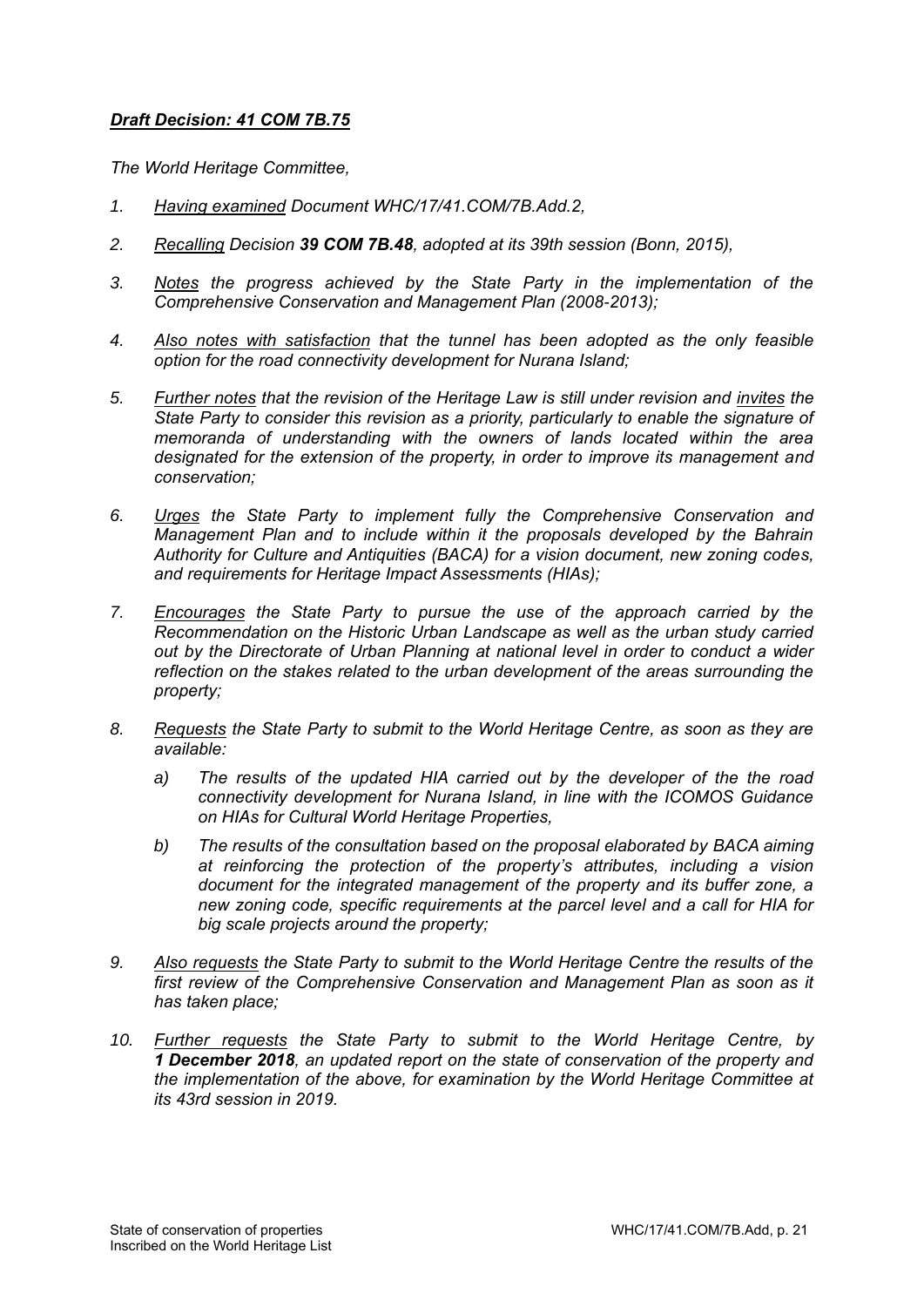# <span id="page-21-0"></span>**ASIA-PACIFIC**

# <span id="page-21-1"></span>**95. Kathmandu Valley (Nepal) (C 121bis)**

*Year of inscription on the World Heritage List* 1979

*Criteria* (iii)(iv)(vi)

*Year(s) of inscription on the List of World Heritage in Danger* 2003-2007

*Previous Committee Decisions* see page [http://whc.unesco.org/en/list/121/documents/](http://whc.unesco.org/en/list/121/documents)

#### *International Assistance*

Requests approved: 16 (from 1979 à 2015) Total amount approved: USD 434,319 For details, see page [http://whc.unesco.org/en/list/121/assistance/](http://whc.unesco.org/en/list/121/assistance)

#### *UNESCO Extra-budgetary Funds*

Total amount granted: USD 10 million (1979-2001) from the International Safeguarding Campaign; USD 45,000 (2005) and USD 20,000 (2011) from Netherlands Funds-in-Trust. Several UNESCO extra-budgetary projects have been approved in late 2015/early 2016 for the post-earthquake emergency safeguarding, conservation and rehabilitation process of the Kathmandu Valley

#### *Previous monitoring missions*

February 2003: Joint World Heritage Centre/ICOMOS mission; April 2007: Joint World Heritage Centre/ICOMOS Reactive Monitoring mission; March 2011: UNESCO international expert advisory mission; November 2011: Joint World Heritage Centre/ICOMOS Reactive Monitoring mission; October-November 2015: Joint World Heritage Centre /ICOMOS/ICCROM Reactive Monitoring mission; March 2017: joint World Heritage Centre/ICOMOS/ICCROM Reactive Monitoring mission

#### *Factors affecting the property identified in previous reports*

- Earthquake (Severe earthquake of 25 April 2015)
- Housing (Uncontrolled urban development resulting in the loss of traditional urban fabric, in particular privately-owned houses)
- Management systems/management plan (Lack of a coordinated management mechanism)
- Ground transport infrastructure (Construction of a forest road)
- Underground transport infrastructure (Project for tunnel road in Pashupati Monument Zone)
- Air transport infrastructure (Project for the extension of the Kathmandu International Airport)
- Localized utilities (New development projects, in particular the crematorium in Pashupati Monument Zone and the reconstruction of Bhaidegah Temple)

#### *Illustrative material* see page<http://whc.unesco.org/en/list/121/>

#### *Current conservation issues*

On 1 February 2017, the State Party submitted a state of conservation report, which is available at [http://whc.unesco.org/en/list/121/documents.](http://whc.unesco.org/en/list/121/documents) A joint World Heritage Centre/ICOMOS/ICCROM Reactive Monitoring mission visited the property on 20-25 March 2017 (mission report available at the link above).

The State Party's report highlights the following:

 Following the disaster, an Earthquake Response Coordination Office was established at the Department of Archaeology (DoA) to facilitate coordination between the Government of Nepal, the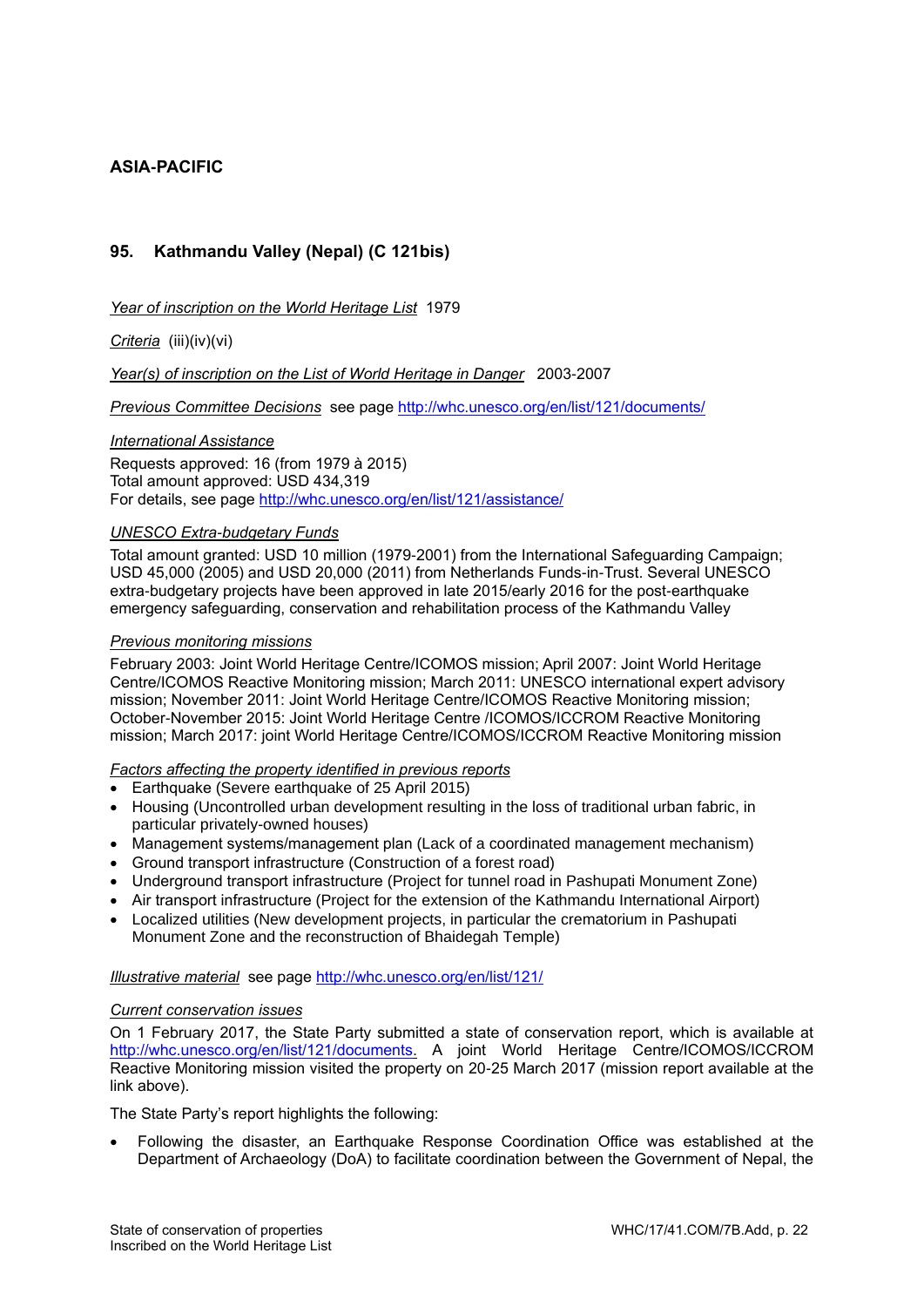UNESCO Office in Kathmandu and the international community during the emergency salvaging, protection and planning efforts;

- Although all seven Protected Monument Zones suffered from the 2015 earthquake and the main monuments were affected, this concerned only some 17% of all monuments located within the World Heritage property, which the State Party does not consider especially significant;
- The State Party considers that these monuments can be rehabilitated through the Nepalese tradition of cyclical renewal;
- The DoA has already prepared and implemented post-earthquake guidelines for conservation, reconstruction and rehabilitation. The State Party considers that there will be no negative impact on the Outstanding Universal Value (OUV) of the property at the end of the reconstruction and rehabilitation process;
- Research has been undertaken for every monument in order to diagnose any major damage; this will serve as a basis for decisions on conservation approaches (conservation, reconstruction, or rehabilitation);
- All post-earthquake conservation, reconstruction and rehabilitation activities have been carried out in accordance with the Recovery Master Plan, and both reconstruction and rehabilitation works are carried out with community participation;
- All national authorities concerned with heritage rehabilitation have been working in close coordination;
- The integrated Management Plan was reviewed just before the earthquake; it has since been reviewed again and is awaiting approval;
- Training and capacity-building programmes focusing on earthquake recovery and first aid have been organized by different national and international organizations, including ICCROM, in close cooperation with DoA.

In its report, the State Party also provides brief details of progress with work on individual monuments.

The report of the 2017 mission provides more detailed assessments of the damage to and state of conservation of all seven Monument Zones. It notably covers the work carried out, the resulting achievements and highlights what remains to be addressed, while assessing with the planning and management structures. The mission report specifically highlights the following concerns:

- On many monuments, work has barely begun: badly damaged structures are inadequately supported or protected and many neighbouring structures have been demolished;
- Work undertaken so far has not been based on a systematic assessment and mapping of the damage, nor has a centralized database been established to list which elements have been damaged and which have survived;
- Local ground conditions around the monuments have been adequately investigated;
- No recovery plans exist to guide the work being undertaken;
- What constitutes the attributes of OUV and what is meant by 'the recovery of OUV' appears not to be well understood;
- Much of the restoration work consists of uncontrolled reconstruction of poor quality, resulting in considerable loss of significant fabric, and the research on traditional building techniques, along with the studies of later alterations, are inadequate;
- The contractors who have been appointed are not all experienced in historic building conservation;
- Late 19th- and 20th-century buildings have been demolished without adequately assessing their contribution to the evolution of the monument zones;
- Traditional houses with their ground-floor shops have suffered from the earthquakes and the recovery process; large numbers have been demolished are being replaced with concrete-framed structures;
- Coordination between the DoA, the National Reconstruction Authority, site managers, local communities and various project partners (both local and international) appears to be poor;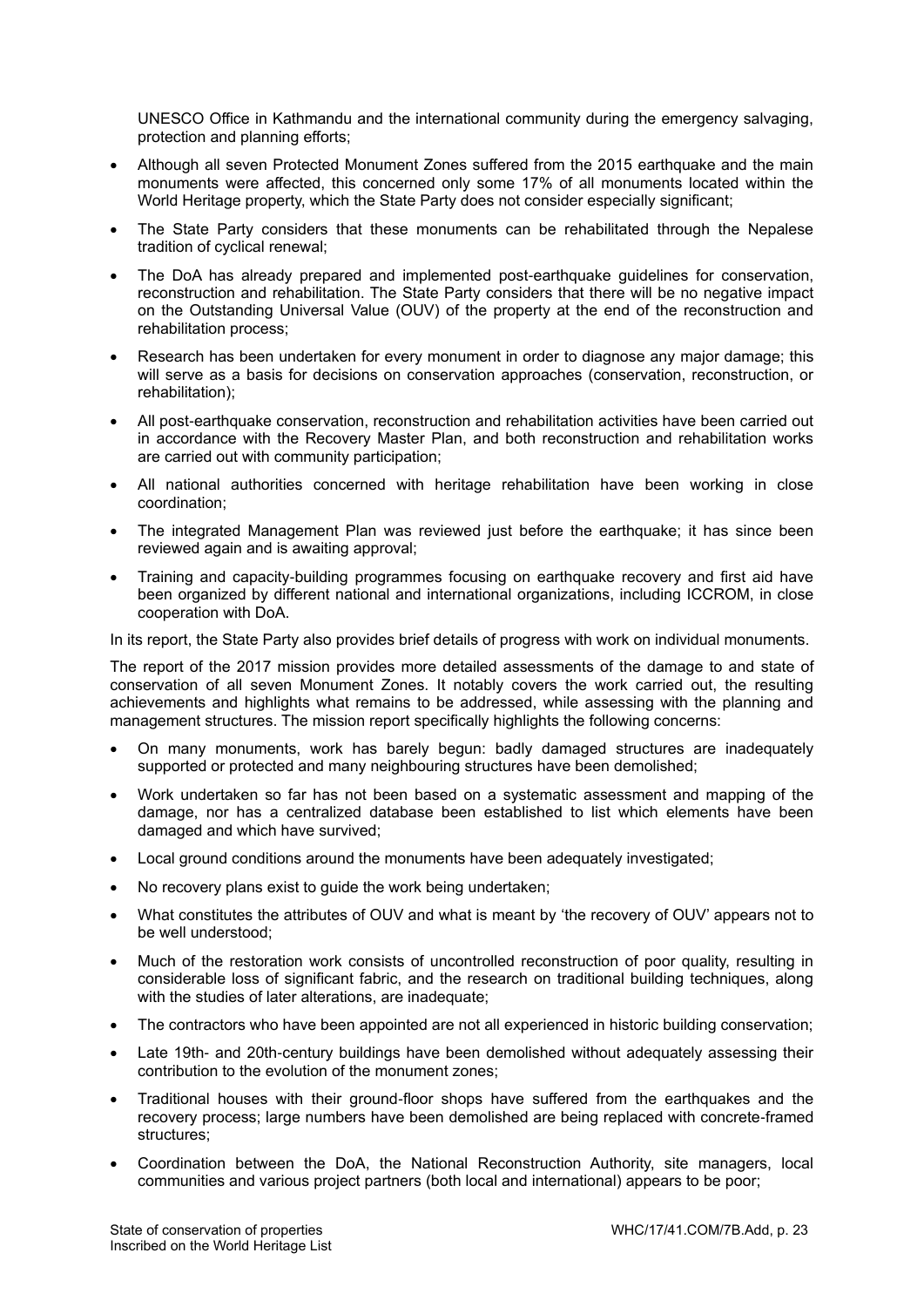To enable the efficient and effective management of the post-disaster recovery, the DoA requires far greater capacity (e.g. architectural expertise and experience in heritage conservation) and resources (human, technological and financial).

#### *Analysis and Conclusions of the World Heritage Centre, ICOMOS and ICCROM*

It is recommended that the Committee acknowledge the strong commitment of the State Party, the considerable amount of work that it has undertaken for the recovery of the property, particularly by salvaging important elements, and its capacity-building efforts. However, the scale and scope of the disaster must be acknowledged, along with the fact that the response required goes well beyond the capacity and resources of the Department of Archaeology.

The recommendations formulated by the previous Reactive Monitoring mission of 2016 have not been fully implemented, notably concerning the preparation of a Recovery Master Plan for each of the seven monument zones or the review and update of the Integrated Management Plan, neither of which have been submitted to the World Heritage Centre for review the Advisory Bodies.

The detailed results of the 2017 mission clearly highlight that the property is facing serious deterioration of its architectural and town-planning coherence. This has arisen not only from the immediate impact of the earthquakes, but worryingly also from some of the work undertaken during the subsequent recovery process, which is adding to the erosion of the property's integrity and authenticity.

The mission describes in clear detail the scale and scope of damage to all the monument zones three years after the earthquake, the lack of any support or protection for many damaged areas, the demolition of ancillary structures, and the degradation of housing areas and commercial properties. The slow pace of recovery and the damaging restoration work carried out on some of the monuments appears to reflect the current management weaknesses across the property, the lack of adequate planning or coordination, and the overall lack of capacity to undertake the necessary documentation, research and analyses that should underpin all of the work.

Notwithstanding the good measures adopted by the State Party, the recovery process is not currently at an adequate scale to deal with the major challenges that have arisen following the earthquake. Planning coordination needs to be further strengthened and there is a lack of evidence to support the work undertaken, which often does not respect the distinctive traditional materials and local practices. All of this is impacting adversely on the OUV of the property and has potential to inflict even greater damage in the future. Therefore, it is clear that the property is currently facing actual and potential threats to its OUV, in accordance with Paragraph 179 of the *Operational Guidelines*.

The potential and ascertained threats identified by the 2017 mission are so considerable that the recovery process needs to be quickened and made more effective. It is suggested that much greater input, collaboration and coordination of support from the international community could help to achieve this shift. There is also an urgent need for the development of a coherent and coordinated overall Recovery Plan, along with Recovery Plans for individual monument zones.

The property needs more support and more structures that allow a proportionate response to these threats. This response should be linked to social and economic development, so that the recovery of the property can be clearly linked to wider community benefits. To this end, it is recommended that the Committee inscribe the property on the List of World Heritage in Danger, in order to enable a greater mobilization of the international community and its extensive network of experts and resources, and as a means of assisting the State Party in the task of recovering the property and its OUV.

Finally, it should be noted that the mission discussed in detail with the State Party the technical, planning, legal and management measures that are needed to recover the attributes of the OUV. These could be considered as contributing to a Desired state of conservation for the property (DSOCR) to be proposed by the State Party in response to the inscription of the property on the List of World Heritage in Danger.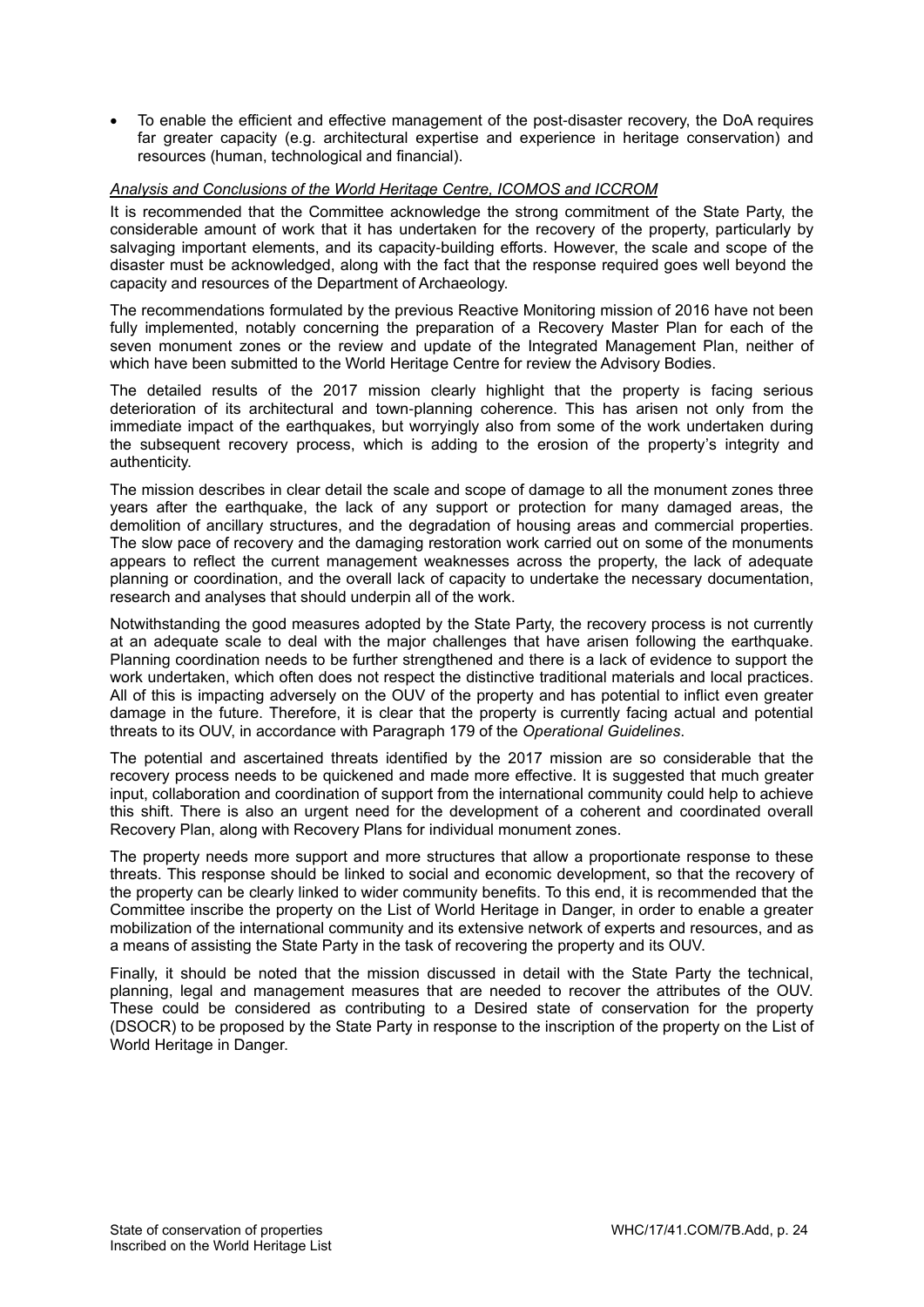# *Draft Decision: 41 COM 7B.95*

*The World Heritage Committee,* 

- *1. Having examined Document WHC/17/41.COM/7B.Add.2,*
- *2. Recalling Decision 40 COM 7B.41, adopted at its 40th session (Istanbul/UNESCO, 2016),*
- *3. Acknowledges the strong commitment of the State Party and work that it has undertaken for the recovery of the property, particularly by salvaging important elements, and its capacity-building efforts;*
- *4. Takes note of the report of March 2017 joint World Heritage Centre/ICOMOS/ICCROM Reactive Monitoring mission to the property;*
- *5. Also acknowledges the scale and scope of the disaster, as described by the 2017 mission, the laudable yet inadequate response to recovery, and the continuing, serious deterioration of the property's architectural and town-planning coherence resulting not only from the immediate impacts of the earthquakes, but worryingly also from some of the work undertaken during the subsequent recovery process, which is eroding the property's integrity and authenticity;*
- *6. Recognizes that the slow pace of recovery and the damaging restoration work on some monuments appears to reflect the current management weaknesses across the property, the lack of adequate planning or coordination and the overall lack of capacity to undertake the necessary documentation, research and analyses that should underpin all recovery work;*
- *7. Considers that the potential and ascertained threats to the Outstanding Universal Value (OUV) of the property are so considerable that the recovery process needs to be quickened and made more effective, and that the scale and scope of the disaster and the response required goes well beyond the capacity and resources of the Department of Archaeology (DoA), and also considers that much greater input, collaboration and coordination of support from the international community could likely help to achieve this shift;*
- *8. Further considers that inscribing the property on the List of World Heritage in Danger will enable a greater mobilization of the international community and its extensive network of experts and resources, as a means of assisting the State Party in the recovery the property and its OUV;*

# *9. Decides therefore, in conformity with Paragraph 179 of the* **Operational Guidelines***, to inscribe Kathmandu Valley (Nepal) on the List of World Heritage in Danger;*

- *10. Requests the State Party to prepare, in consultation with the World Heritage Centre and the Advisory Bodies, a proposal for the Desired state of conservation for the removal of the property from the List of World Heritage in Danger (DSOCR) and a set of corrective measures and a timeframe for their implementation, for approval by the Committee at 42nd session in 2018;*
- *11. Calls upon the international community to support the State Party's urgent recovery work through financial, technical or expert assistance;*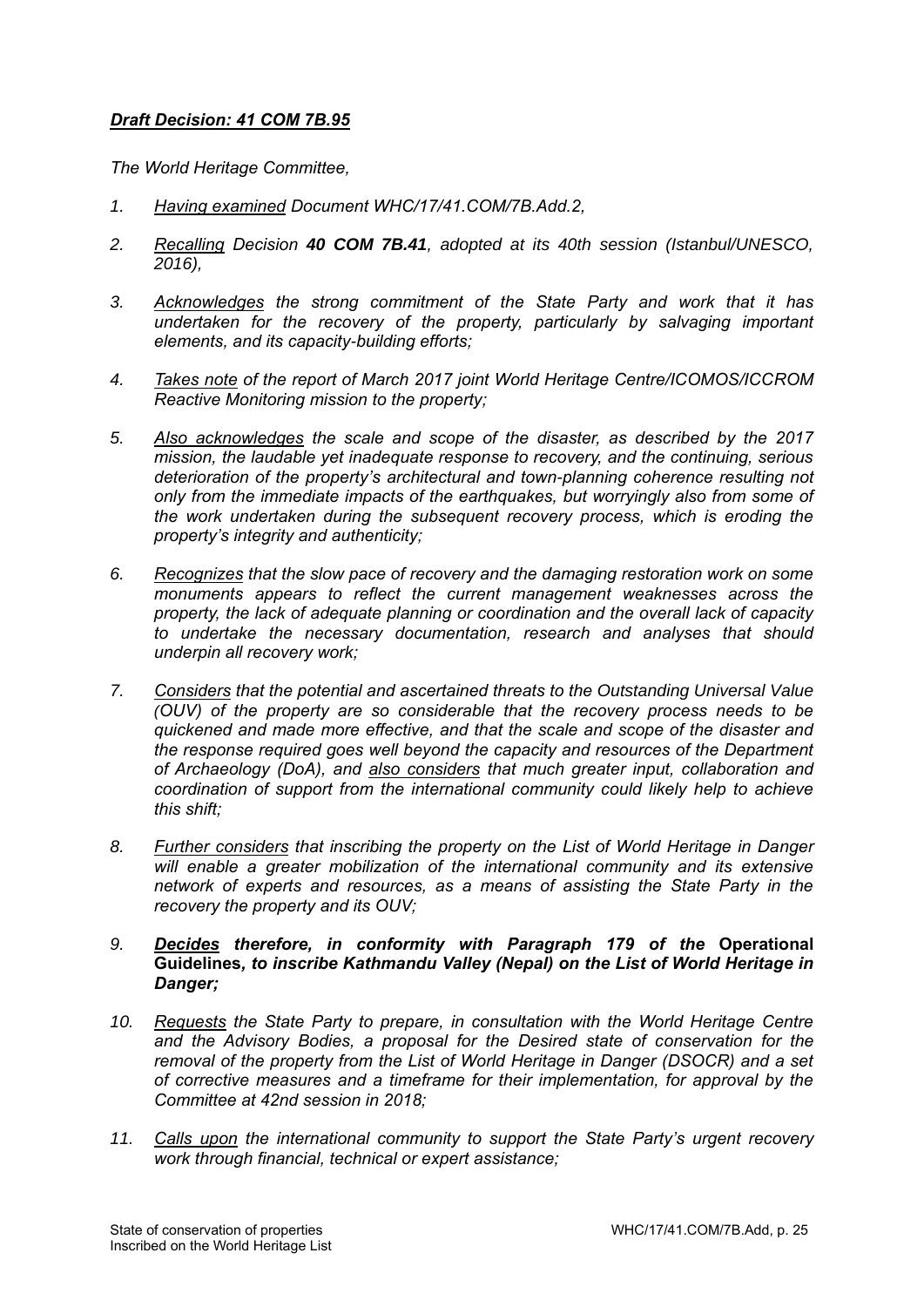*12. Also requests the State Party to submit to the World Heritage Centre, by 1 February 2018, an updated report on the state of conservation of the property and the implementation of the above, for examination by the World Heritage Committee at its 42nd session in 2018.* 

# <span id="page-25-0"></span>**96. Fort and Shalamar Gardens in Lahore (Pakistan) (C 171)**

*Year of inscription on the World Heritage List* 1981

*Criteria* (i)(ii)(iii)

*Year(s) of inscription on the List of World Heritage in Danger* 2000-2012

*Previous Committee Decisions* see page [http://whc.unesco.org/en/list/171/documents/](http://whc.unesco.org/en/list/171/documents)

#### *International Assistance*

Requests approved: 5 (from 1981 to 2000) Total amount approved: USD 121,000 For details, see page [http://whc.unesco.org/en/list/171/assistance/](http://whc.unesco.org/en/list/171/assistance)

#### *UNESCO Extra-budgetary Funds*

Total amount provided to the property: USD 975,000 from the UNESCO/Norway Funds-in-Trust, the UNESCO/Japan Funds-in-Trust, the Getty Foundation, and the United States Embassy in Pakistan.

#### *Previous monitoring missions*

October 2000: joint World Heritage Centre/ICOMOS Reactive Monitoring mission; April 2001 and June 2003: UNESCO experts' Advisory Missions; November 2005: joint World Heritage Centre/ICOMOS Reactive Monitoring mission; February 2009: joint UNESCO Office in Tehran/ICOMOS Reactive Monitoring mission; April-May 2012: joint World Heritage Centre/ICOMOS Reactive Monitoring mission

#### *Factors affecting the property identified in previous reports*

- Housing; Land conversion (Encroachments and urban pressure)
- Management systems/management plan (Inadequate management mechanisms; lack of definition of boundaries of the Lahore Fort and Shalamar Gardens)
- Legal framework (Incomplete legislation)
- Financial resources (Lack of sufficient financial resources to implement management mechanisms)
- Underground transport infrastructure; Ground transport infrastructure (Development of the Orange Line Metro (aerial portion of the line))

#### *Illustrative material* see page<http://whc.unesco.org/en/list/171/>

#### *Current conservation issues*

On 30 January 2017, the State Party submitted a report on the state of conservation of the property, which is available at <http://whc.unesco.org/en/list/171/documents> and addresses a number of conservation issues raised by the Committee at its previous sessions, as follows:

- The Orange Line Metro project has been designed to minimize the impacts of vibrations on the Shalamar Gardens. A visual impact study will be submitted as soon as it has been carried out;
- Despite efforts made by the World Heritage Centre and ICOMOS, at the time of writing this report, the State Party has not invited the Reactive Monitoring mission requested by the Committee at its last session (Decision **40 COM 7B.43**). On 29 March 2017, the State Party wrote to the Director of the World Heritage Centre, indicating that the mission will be invited only after the Supreme Court's final verdict on the case of the Orange Line Metro project has been released;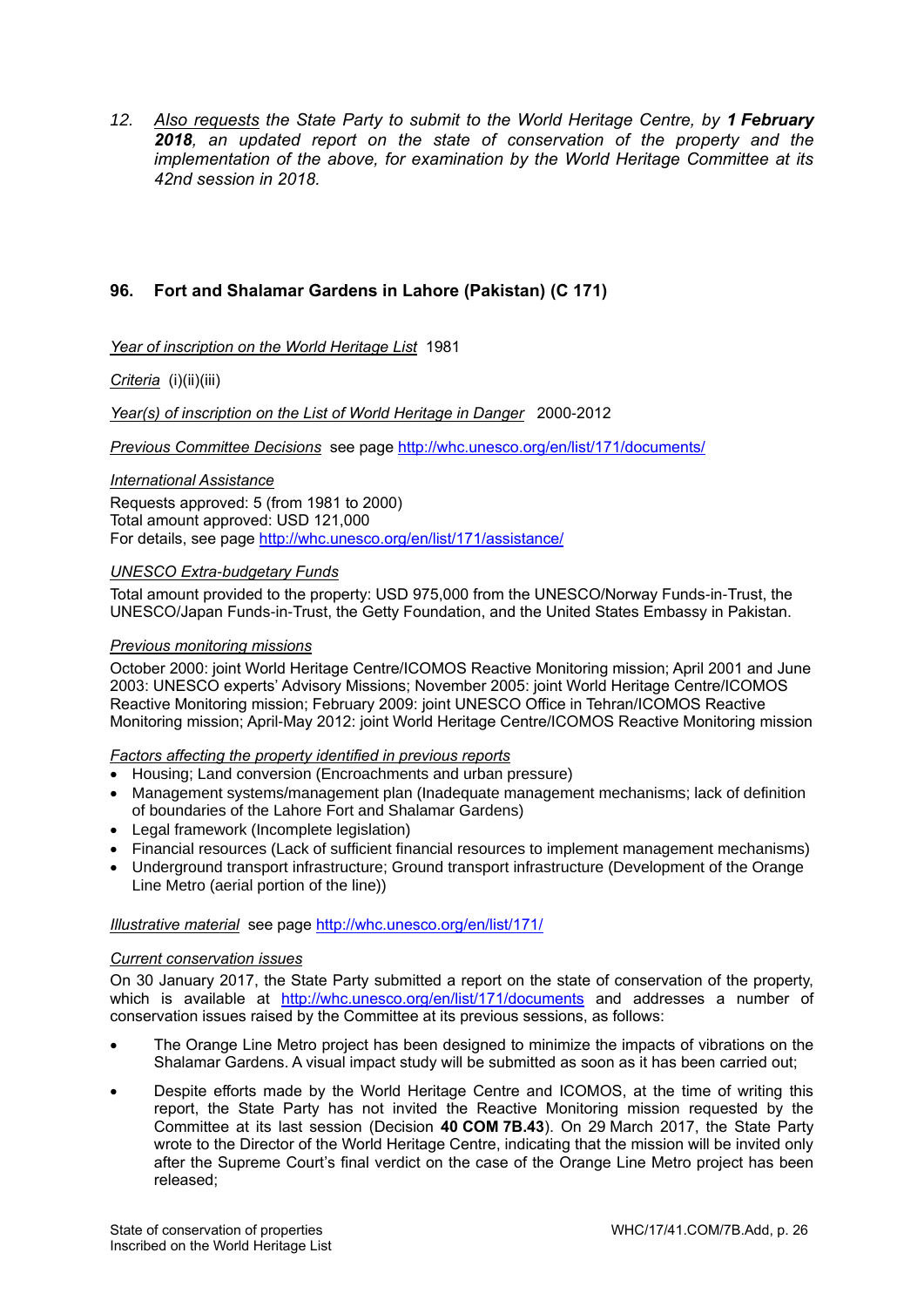- The work set out in the 2006 Conservation Plan for the property has been carried out over the past years, for a cost of USD 2.89 million. This includes the consolidation of monuments and improvements to public facilities, security arrangements and structural monitoring measures. Concerning the Lahore Fort, work was undertaken at the Royal Kitchen where, after years of neglect, some structures had fallen and others had been submerged in undergrowth. The remains have been fully documented, ground levels lowered and retaining walls constructed. The flooring adjacent to the Sikh Wall has been consolidated, while the Picture Wall has been surveyed and its condition report been prepared in collaboration with the Aga Khan Culture Service Pakistan. Improvements have also been made to the garden planting and its water management. For the Shalamar Gardens, restoration work started in 2016 on the Naqqar Khana Complex (now the entrance) and the Hydraulic Tank, where retaining walls have been constructed;
- The Walled City of the Lahore Authority has produced a revised Conservation Plan for the Fort that is undergoing approval. A revised Conservation Plan for the Shalamar Gardens is expected to be approved shortly. Both plans will be shared with the World Heritage Centre once approved. A Revitalization Plan for the Pakistan Institute of Archaeological Training & Research has been prepared, as well as a set of training modules in the fields of cultural heritage conservation and management. This includes advice on resource requirements for the management of World Heritage and other heritage properties;
- A committee has been set up to work on a proposed modification of the boundaries of the property and its buffer zone. As displacement of people is involved, the committee includes stakeholders and community representatives.

#### *Analysis and Conclusions of the World Heritage Centre, ICOMOS and ICCROM*

By the time of the preparation of this working document, no visual impact study or detailed report on the progress made with the enlargement of the buffer zone has reached the World Heritage Centre. It should be noted that the State Party already reported in 2016 that it had begun the process of revising the buffer zone. Therefore, it would be important for the World Heritage Centre and the Advisory Bodies to receive a draft of this proposal, so that a technical review can be provided.

The conservation works undertaken at the Lahore Fort and the ones currently ongoing at the Shalamar Gardens are well noted. The State Party should however ensure that all such work is documented and that the necessary archaeological inputs are provided.

Concerning the Orange Line Metro project, little detailed information has been provided in the State Party's report. The Government of Punjab has appealed against the verdict of the Lahore High Court in August 2016, which stopped all construction work within 61 meters of eleven heritage buildings, including the Shalamar Gardens and five other special premises in Lahore. However, work has progressed on the elevated metro line in all the areas beyond this 60-metres limit, and by the time of the preparation of this working document, construction work had reached 113 m to the west and 345 m to the East of the entrance to the Shalamar Gardens. In addition, the average distance between the proposed elevated viaduct deck and the Shalamar Gardens is 17.8 m from the south-west corner and 24 m from the south-east corner of Shalamar Gardens, while the minimum distance of the proposed viaduct from the main entrance of Shalamar Gardens is 36.1 m and the minimum distance from the proposed pier of the viaduct is 41.1 m. The vertical distance from the bottom of the proposed deck is 12 m from the road level.

Although in its report, the State Party argues that, on the basis of the report elaborated by the Pakistani engineering firm carrying out the project (NESPAK), there would be no potential negative impact on the Shalamar Gardens arising from vibrations on structures near the track, it should be underlined that the full potential impact of the project on the Outstanding Universal Value (OUV) of the Shalamar Gardens goes far beyond the potential impact of vibrations.

As the requested visual impact assessment has not been completed, and since no comprehensive Heritage Impact Assessment (HIA) in line with the ICOMOS Guidelines has been carried out to address not only the issue of vibrations, but also the visual and noise impacts, the full impact of the Orange Line Metro project is yet to be formally defined. It must also be noted that the HIA submitted by the State Party in 2016 was not in line with internationally recommended standards for such studies, and hence failed to address the full range of impacts of the project. It is therefore not clear on which grounds the State Party concluded that the Orange Line Metro project would have no negative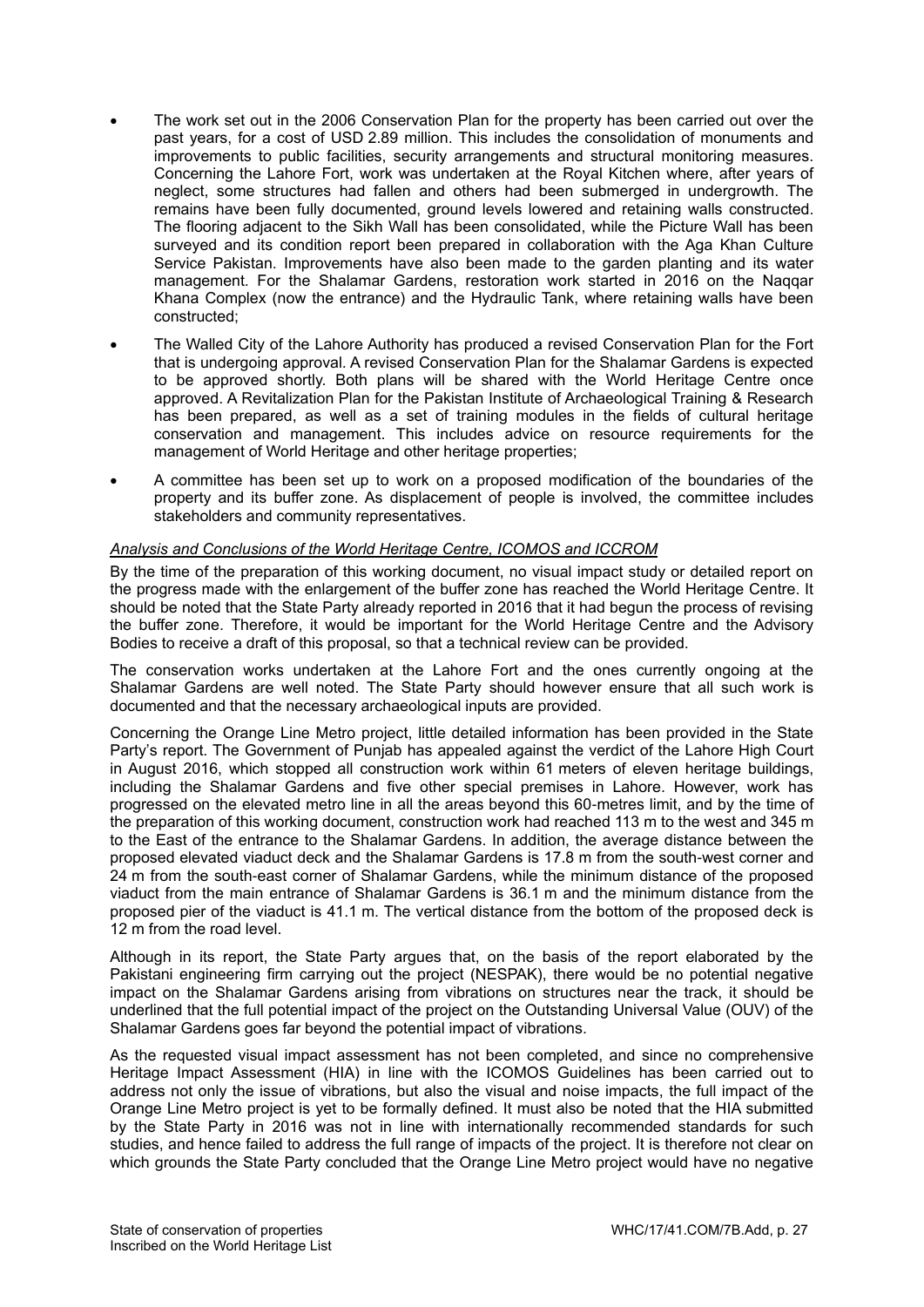impacts on the OUV of the property, nor on what basis the Department of Archaeology of the Government of Punjab issued a Non-objection Certificate for this project.

Since the Committee considered the project last year, construction work has continued on both sides of the Shalamar Gardens to such an extent that it is already impacting on the setting and integrity of the Shalamar gardens. If the existing sections are joined by an elevated track passing in front of the Shalamar gardens at very close distance, as detailed above, this will irreversibly compromise the authenticity and integrity of the property, thereby potentially threatening its OUV.

Taking into consideration (i) the impacts of the ongoing construction work on the setting and integrity of the Gardens; (ii) the absence of a comprehensive management mechanism which can control and monitor urban encroachment as well as the related development projects in the vicinity of the property; and (iii) the absence of any mitigation measures proposed by the State Party, it is recommended that the Committee immediately inscribe the property on the List of World Heritage in Danger, in accordance with Paragraph 179(b) of the *Operational Guidelines*.

It is also recommended that the Committee request the State Party to immediately invite a Reactive Monitoring mission to the property, with a view to considering whether and how comprehensive mitigation measures might be defined, and what measures could be implemented to reverse these threats, in consultation with key provincial and national stakeholders. It is also recommended that the Committee request the State Party to immediately stop construction work on the Orange Metro Line where it approaches the Shalamar Gardens.

# *Draft Decision: 41 COM 7B.96*

*The World Heritage Committee,* 

- *1. Having examined Document WHC/17/41.COM/7B.Add.2,*
- *2. Recalling Decision 40 COM 7B.43, adopted at its 40th session (Istanbul/UNESCO, 2016),*
- *3. Reiterates its extreme concern at the potential impact of the elevated Orange Line Metro, which is to pass at 17.8/24 metres from the Shalamar Gardens; and notes with concern that further construction work on the line to the East and West of the property, carried out since the last Committee, is already having an ascertained impact on the setting and integrity of the property;*
- *4. Deeply regrets that the State Party did not invite the Reactive Monitoring mission, as requested by the Committee at its 40th session, and that no exhaustive impact assessments for this project have been undertaken, including the visual assessment requested by the Committee, to determine any and all impacts that the project may have on the Outstanding Universal Value (OUV) of the property, and thus whether and how these might be mitigated;*
- *5. Expresses its utmost concern that a Non-objection Certificate has been issued by the Department of Archaeology, and that the Supreme Court of Pakistan is likely to issue a decision on the Orange Line Metro project before the requested Reactive Monitoring mission has visited the property;*
- *6. Taking into account that (a) construction work has already progressed close to the property of the Shalamar Gardens; (b) no comprehensive management mechanism exists to control and monitor urban encroachment; and (c) the State Party has not complied with the requests made by the Committee, nor proposed any clear way forward to address the threats, considers that construction work undertaken and planned for the Orange Metro Line represents a threat to the OUV of the property,*